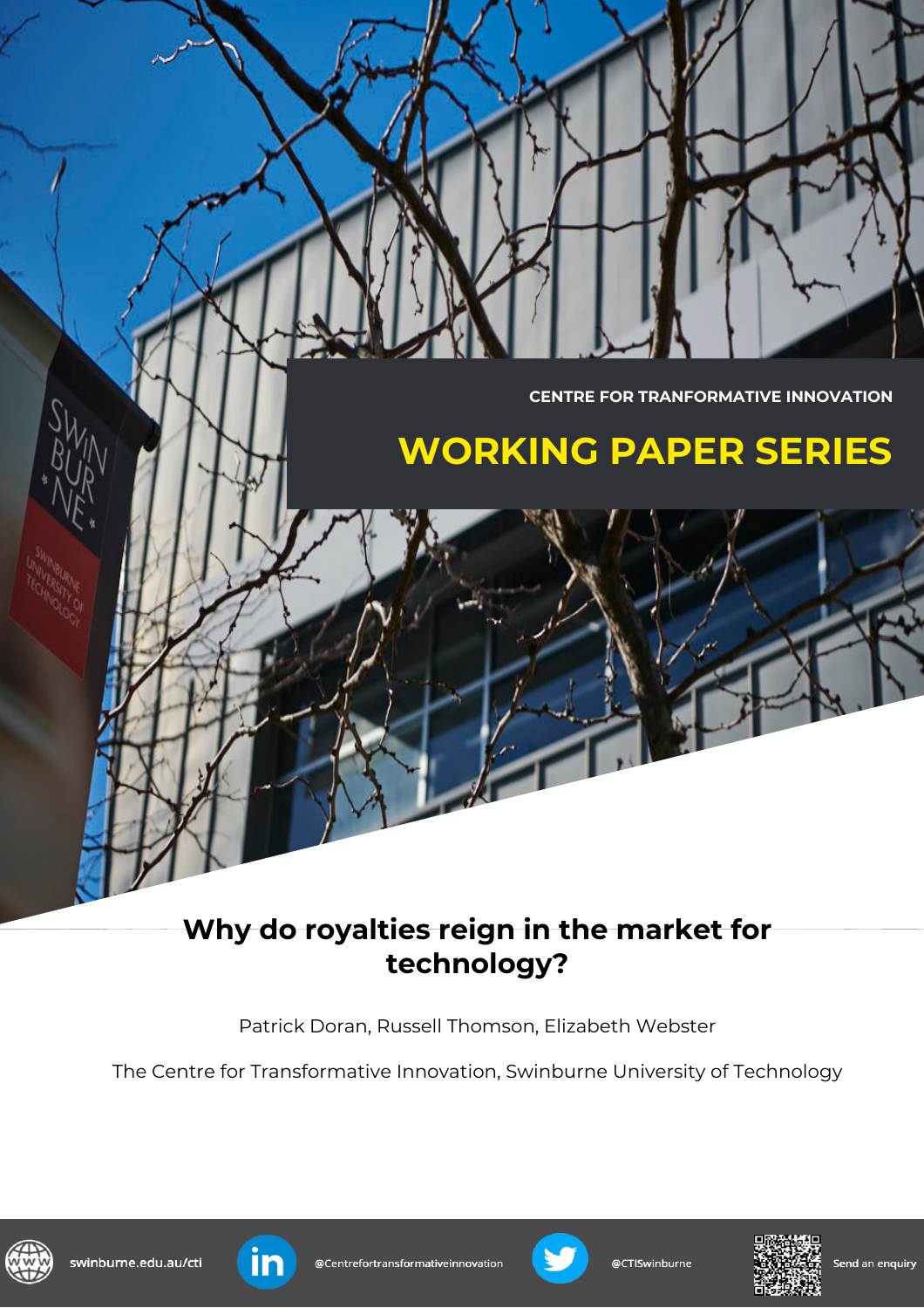## Why do royalties reign in the market for technology?

Patrick Doran, Russell Thomson, Elizabeth Webster

The Centre for Transformative Innovation, Swinburne University of Technology

#### **Abstract**

Why do universities rely heavily on royalties in contracts governing technology transfer? Royalties are so ubiquitous that their utility may seem self-evident to practitioners. However, it is well recognised by contract theorists that royalties distort output decisions whereas milestone payments and equity payments do not. We shed light on this issue using systematic new data on contracts governing businessto-business as well as university-to-business transactions of early stage technology. These data suggest that the use of royalties reflect the specific organisational preferences of university technology transfer offices which may not be economically or managerially optimal.

Keywords: Contract design; market for technology

JEL: L24, D86, 032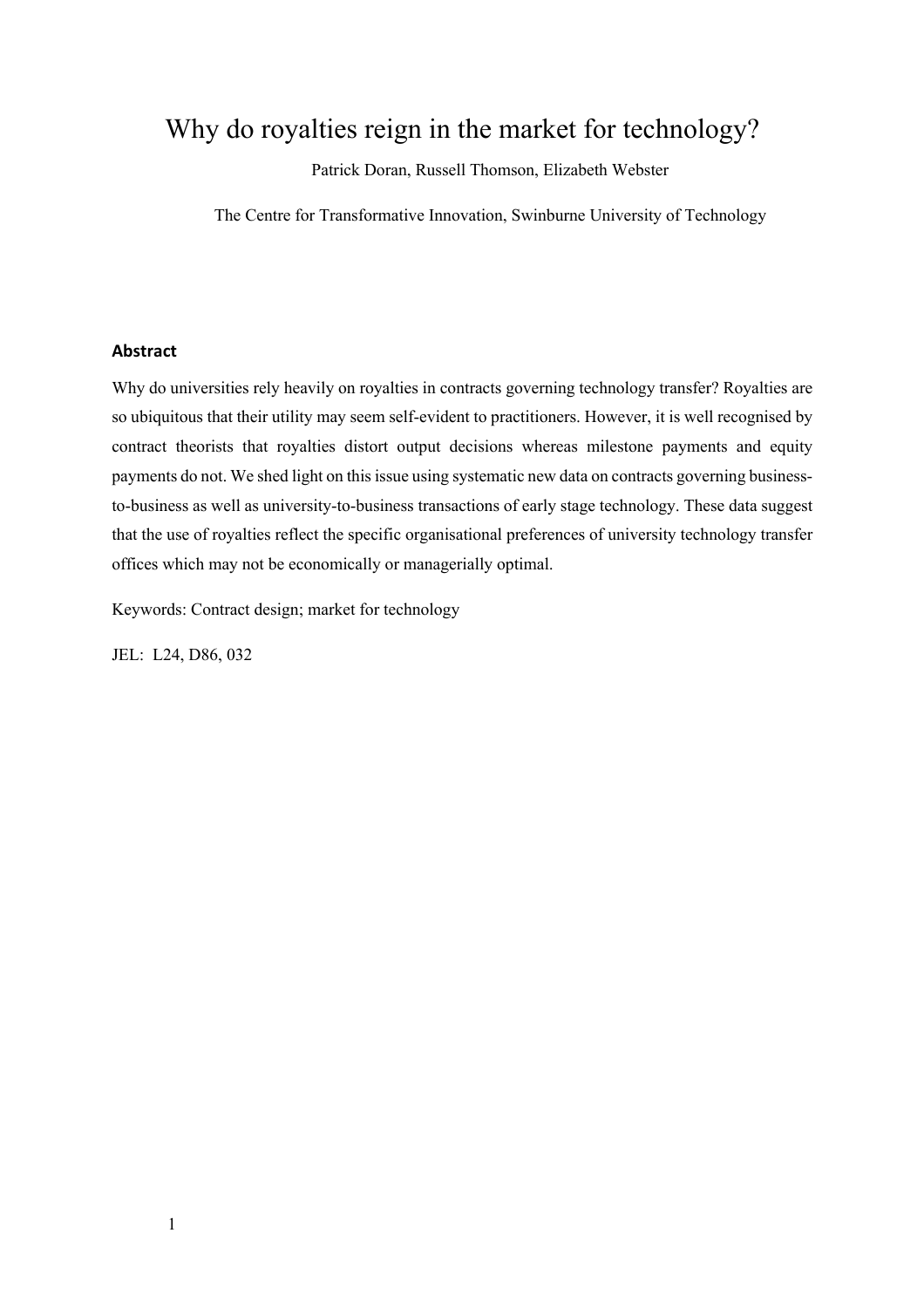#### **1. Introduction**

Transactions in pre-commercial technology – discoveries and technologies that need further development before use – are critical junctures in translation of basic research, both from the public research sector to industry and increasingly within industry itself (Arora *et al.* 2004, 2010, 2013; Chesbrough 2006, Savva and Taneri 2014, Reslinski and Wu 2016). This vertical separation of product development can facilitate technical specialization, spread risk and enable faster development times (Lamoreaux and Sokoloff 2001, Piachaud 2002, Gans and Stern 2010, Bianchi *et al.* 2011, Thomson and Webster 2012). However, transacting an uncertain intangible product requires sensitive legal treatment. Negotiated contracts typically blend upfront and contingent payments to manage trading hazards. The stakes are high – an improperly designed contract can diminish overall project value; reduce the benefits realized by the licensor; or, result in expensive legal disputes (Reslinski and Wu 2016).

Existing evidence on contract design for technology trades is limited to technology transfer licences from universities (Jensen and Thursby 2001, Feldman *et al.* 2002, Siegel 2007, Dechenaux *et al.* 2011).<sup>1</sup> For contracts governing technology transfer from US universities, royalties are the most common form of contingent payment, and generate the majority of licencing revenue (Jensen and Thursby 2001, Reslinski and Wu 2016). Despite their popularity in practice, the drawbacks of royalties are well understood by contract theorists. Royalties, which are leveed on sales, distort output decisions driving a wedge between marginal revenue and marginal cost, thereby reducing overall project value.<sup>2</sup> Moreover, royalties can be costly to monitor and difficult to design where the future use of the technology and its contribution to product value is unknown (Dechenaux *et al.* 2011, Savva and Taneri 2014, Reslinski and Wu 2016). Compounding this puzzle, it has been found that where universities take equity, the return is higher than royalty revenues (Bray and Lee 2000). There is also evidence that businesses in-licencing university technology consider milestone payments a superior strategy to incentivise ongoing inventor participation (Dechenaux *et al.* 2011).

Why then are royalties so prevalent among contracts for early-stage technology? The main arguments put forward are that royalties can both shift risk back to the seller and incentivise ongoing inventor participation. However, it is increasingly recognised that most, if not all, arguments in favour of royalties can be made in relation to other contingent payment modes such as milestone or equity payments, which avoid the disadvantages associated with royalties (Jensen and Thursby 2001, Savva

 $1$  An earlier literature considers licencing focused on mature (i.e., market-ready) technology and includes contracts between commercial actors (Caves *et al.* 1983; Macho-Stadler *et al.* 1996, Anand and Khanna 2000, Vishwasrao 2007.).

<sup>2</sup> Whether a royalty payment reduces a firm's profits depends on the elasticity of its demand curve but it would have to be very inelastic for a royalty to lead to greater profits than an upfront payment.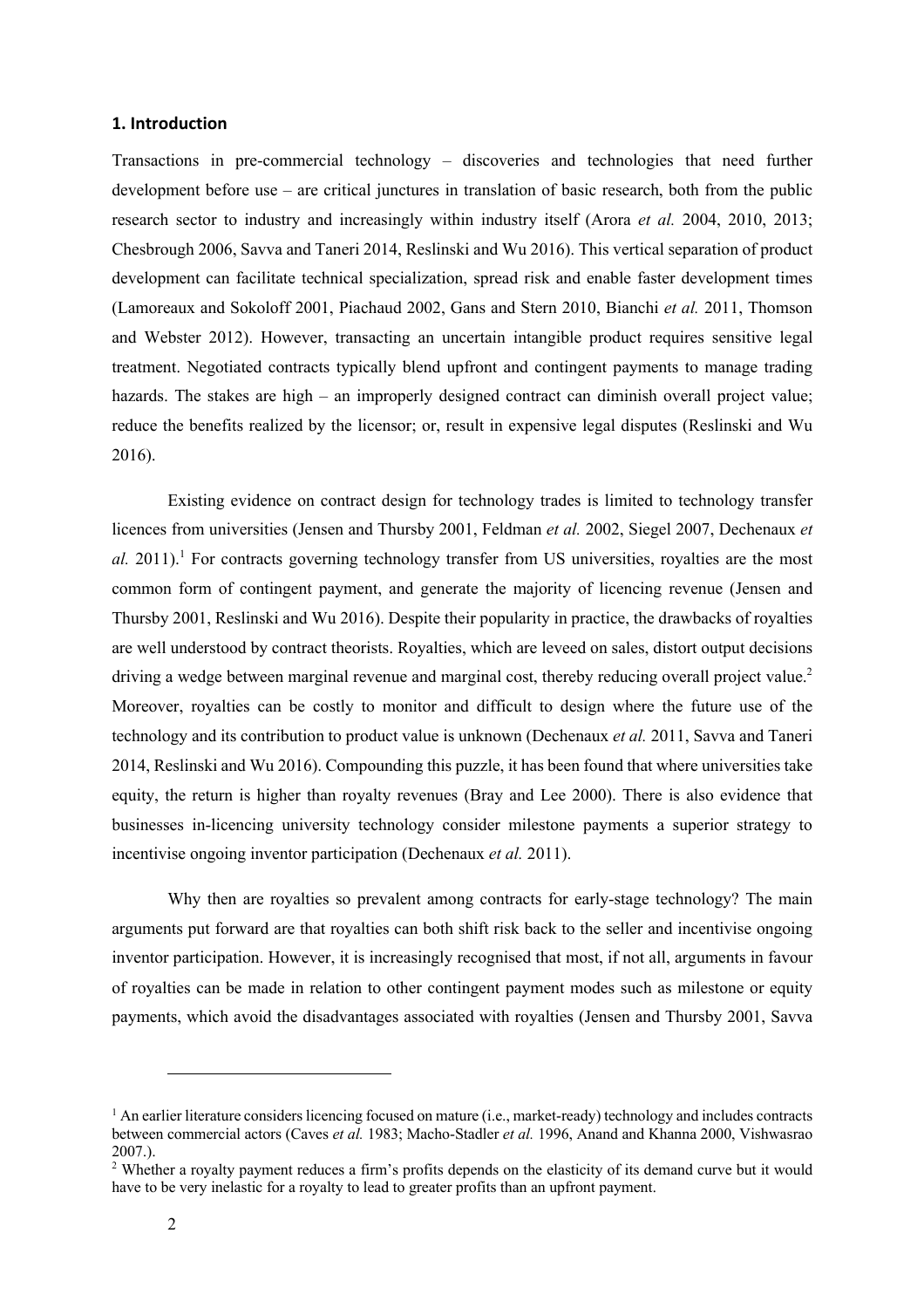and Taneri 2014). Alternatively, royalties may be favored for non-economic reasons. Bray and Lee (2000) and Feldman *et al.* (2002), argue that universities 'over use' royalties because managers either lack experience, or, do not have the necessary institutional support for equity-based agreements. To date, these hypotheses remain untested due to lack of suitable data, most notably comparative data between technology transfer offices (TTOs) and the private sector. Consequently, it has not been possible to determine whether the prevalence of royalties is abnormally high among university sellers, given the nature of technology traded and counterparty.

In this paper we shed new light on what underpins the widespread use of royalties using new data covering a random sample of 645 contracts drawn up for the trade of pre-commercial technologies as well as 66 semi-structured interviews with key decision makers in the market for pre-commercial technology in Australia. Our data on contracts were collected via a systematic survey of the market for pre-commercial technology in Australia, covering all forms of technology transfer including licencing, sale and spin-offs. To our knowledge, this is the first empirical study reporting systematic evidence on contracts for trade in *pre-commercial* technology both from TTOs and between for-profit firms. Our data allow us to directly examine the extent to which the dominance of royalties is exceptional among university TTOs or can be explained by the specific nature of the technology traded and its counterparty. As a small, open developed economy that is deeply integrated with the US technology market, and given the prevalence of highly ranked universities, the Australian context provides an excellent vantage from which to garner internationally relevant benchmarks.<sup>3</sup>

Our results support the hypothesis that TTOs have an institutional preference toward the use of royalties which is not economically or managerially optimal. Interviews revealed two relevant managerial norms at universities. First, respondents to our interviews reported that that TTOs have a preference for exposure to upside risk because blockbuster successes are often highly publicised and the reputational cost to a TTO employee who fails to capture a substantial share of a major blockbuster technology is likely to be large. In contrast, within a university, few invention disclosures are ever successfully traded so evaluating failure where no deal is signed is difficult.<sup>4</sup> The second relevant observation to come out of our 66 interviews is that TTO managers typically have the authority to sign contracts for milestone and royalty payments but not equity deals. Equity agreements need to be authorised by the peak governing body of the university and this additional tier of governance creates a disincentive for their use. Our analysis of executed contracts also supports the existence of institutional preference toward royalties. The data reveal systematic differences between the behaviour of university TTOs and private sellers even after controlling for attributes of the technology and trading partner.

<sup>&</sup>lt;sup>3</sup> Over and above the dominance of the United States in inward FDI, we observe that technology receipts from (and payments to) the United States account for about half Australia's OECD receipts (payments) (OECD 2013) <sup>4</sup> The low cost of not signing a deal has also been observed by Feldman et al. (2002) and Arora et al. (2013).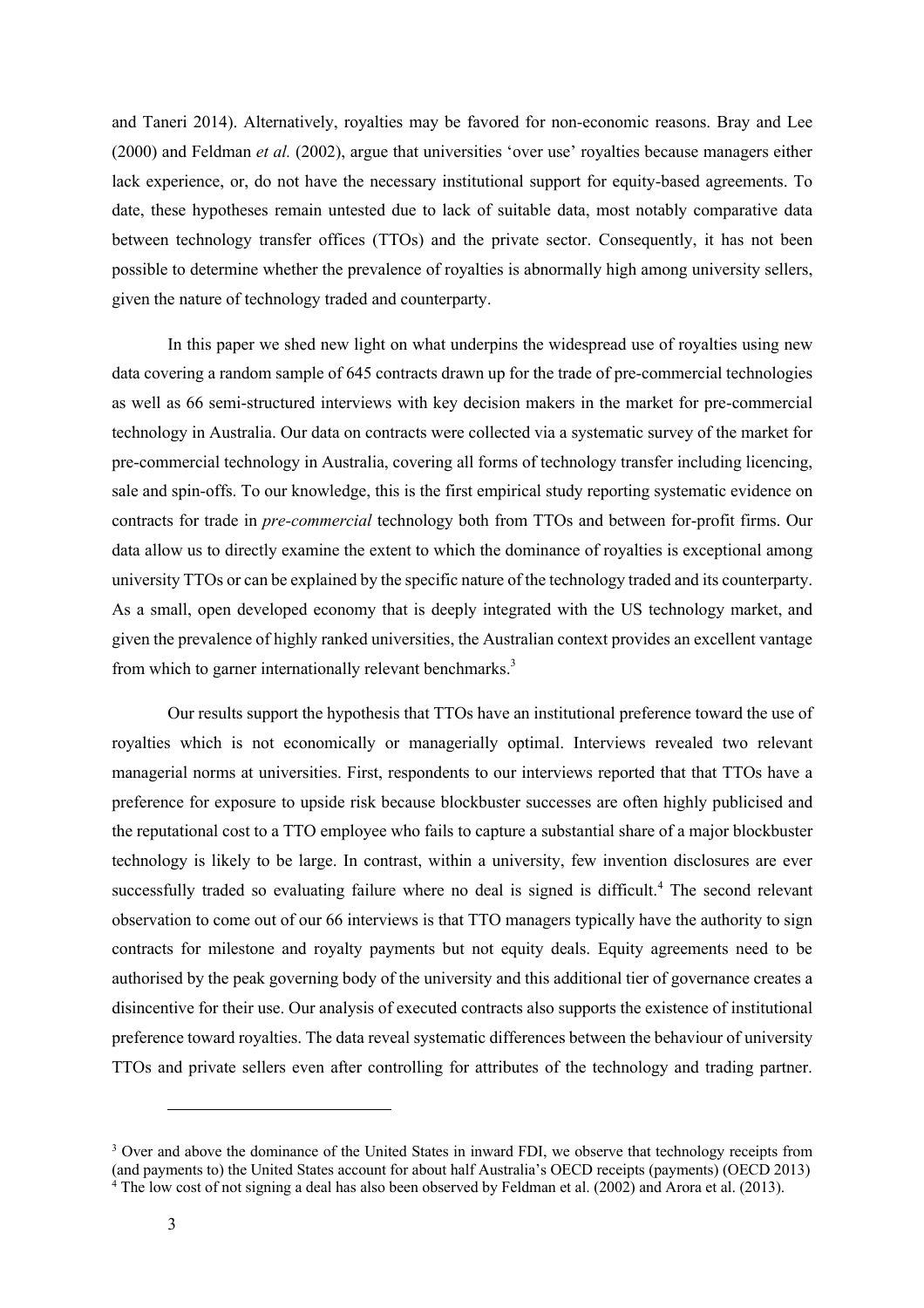Finally, our data suggest that far from being the 'easy option' royalties appear to be a sticking point for successful contract execution.

#### **3. Data and descriptive statistics**

To shed new light on what underpins the widespread use of royalties among TTOs, and to benchmark against trades between corporates we collected detailed data on 645 contracts governing the sale of precommercial technology<sup>5</sup> in Australia, executed between 2009 and 2011. The distinguishing feature of our data is that we have information on contracts governing trades between businesses, rather than solely technology transfers from university TTOs to businesses. Prior to collecting data on contracts, we undertook 66 semi-structured interviews during 2010 with the dual purpose of identifying market participants and collecting qualitative information on the preferences the functioning of the market. To collect systematic information about contract design, a structured survey was posted to 1,427 people active in the market for pre-commercial technology. The survey was administered to people in organisations that acted as negotiators and intermediaries in technology trading. A response rate 47.0 per cent was achieved. This high response rate was achieved by the provision of an incentive in the first mail-out (a A\$50 gift voucher).<sup>6</sup> In light of the high response rate and the fact that the survey frame approximated a census of relevant firms and TTOs we believe that the likelihood for non-response bias to be low.<sup>7</sup>

Respondents provided information on the most recent executed (within 12 months of negotiations) and the last abandoned negotiation (not executed after 12 months). All negotiations contained in the dataset have been the subject of 'serious' negotiations; cold calls to potential buyers that progressed no further are not sampled. <sup>8</sup> Sampling the last transaction (as opposed to letting the respondents choose which transactions to report) ensures that the transactions in the sample are not systematically correlated with their size or with their importance to respondents' organizations. Depending on the respondent's role, they were asked to report as an intermediary representing a buyer or seller or both.

We focus first on the 330 executed contracts with complete information about *both* the buyer and seller. Buying and selling organisations are classified into three groups: small for-profit companies;

<sup>5</sup> In the survey, a technology transaction is defined as: "A non-commercial ready technology that is exchanged between organizations for further development. Exclude transactions between parents and subsidiaries. Exclude material transfer agreements."

<sup>6</sup> 670 survey responses were received, 214 indicated that they had not been involved in a technology transaction with their current employer, leaving 456 usable responses.

<sup>&</sup>lt;sup>7</sup> See Jensen et al.  $(2015)$  for further details on administration of the survey.

<sup>&</sup>lt;sup>8</sup> The average duration of negotiations was nine months.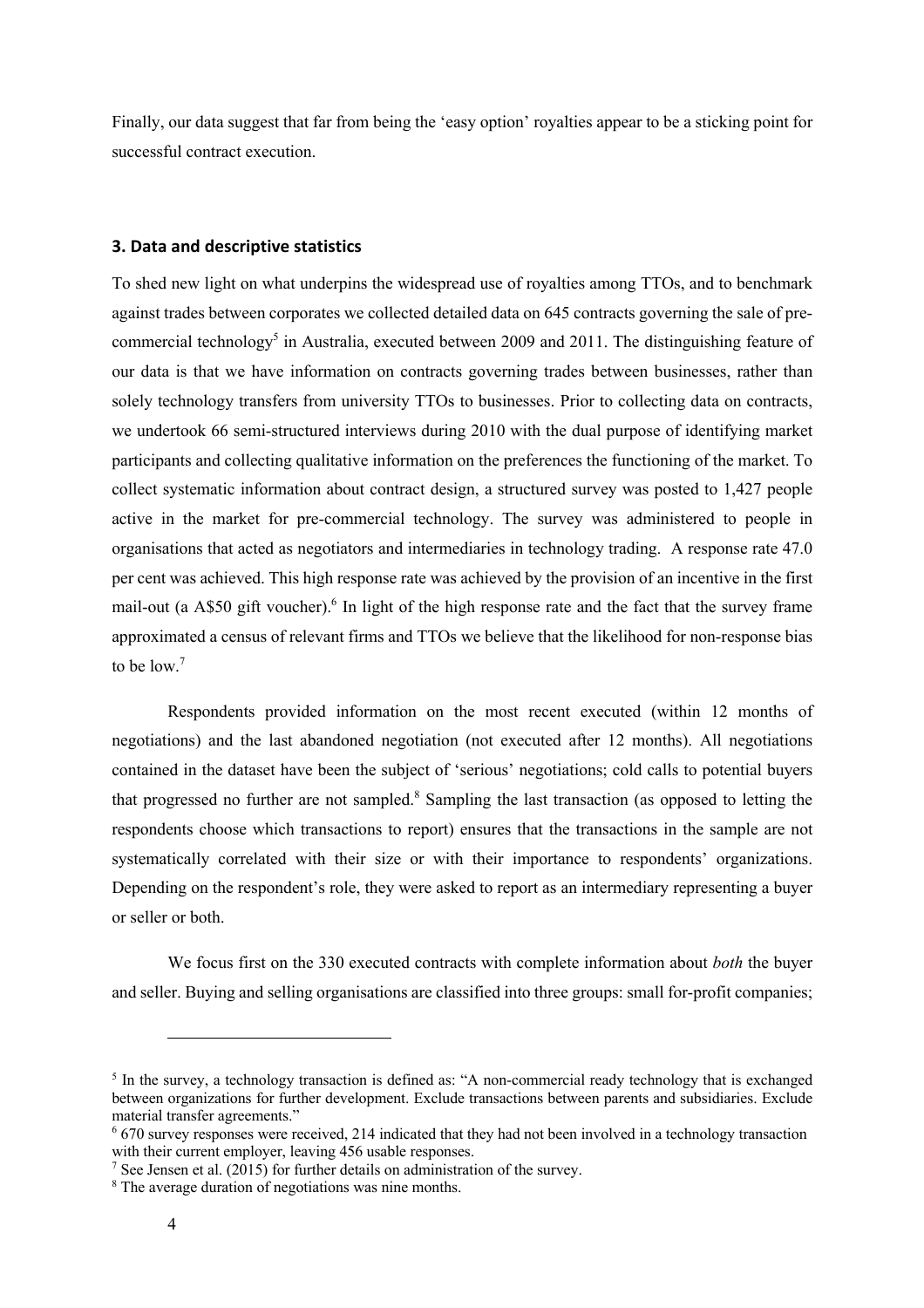large for-profit companies and technology transfer offices of universities and public research institutions. Buyer type and seller type data were obtained either from self-reported characteristics of the respondent or from a survey question about the counter-party. This information, combined with data on the characteristics of the technology, paint a comprehensive depiction of pre-commercial technology transactions in Australia during our sample period. Table 1 shows the average attributes of technology and trading partner for TTO and private sellers.

#### [Table 1]

Royalties are dues sellers receive on future sales of products embodying the technology.<sup>9</sup> Royalties are just one form of contingent payment that can be included in a contract. Milestone payments and equity are also contingent payments. A milestone payment is a fixed amount to be paid if a defined technical feasibility is demonstrated. An equity deal involves the seller receiving a (minority) share of the buyer's company thereby giving the seller a claim on future profits. In some cases, the equity is from a spin-off company created to commercialise the technology. Table 4 depicts the distribution of contingent payments across the sample. 60.7 per cent of contracts included royalties and about 9 in 10 contracts include one form of contingent payment modes. Only 12.8 per cent of transactions include no contingent payments. Contracts in the market for pre-commercial technology are complex documents, reflecting both the complexity of the goods transacted as well as the many nuanced functions payment mode are intended to perform.

#### [Table 2]

Survey respondents also nominated the stage of development of pre-commercial technology between basic science; applied science; proof-of-concept; prototype; pilot manufacturing and other. Grouping these categories, we nominate early-stage technology as those belonging to basic and applied science, and close to market as those which have been developed beyond this point. 72.1 per cent of TTO sales of technology are late-stage technology, compared with 85.1 per cent for for-profit sellers.

Given the pre-commercial nature of the technology considered, the seller of the technology may be involved in further development. When this is required, contracts may stipulate ongoing seller involvement through either inventor participation clauses, or the inclusion of contract research deliverables. The second row of Table 1 reports that ongoing seller participation was included in 55.1 per cent of technologies sold by TTOs and 39.0 per cent by for-profit firms.

<sup>9</sup> Royalties are most commonly defined *ad valorem* on total value but is sometimes defined as a dollar amount per unit sold.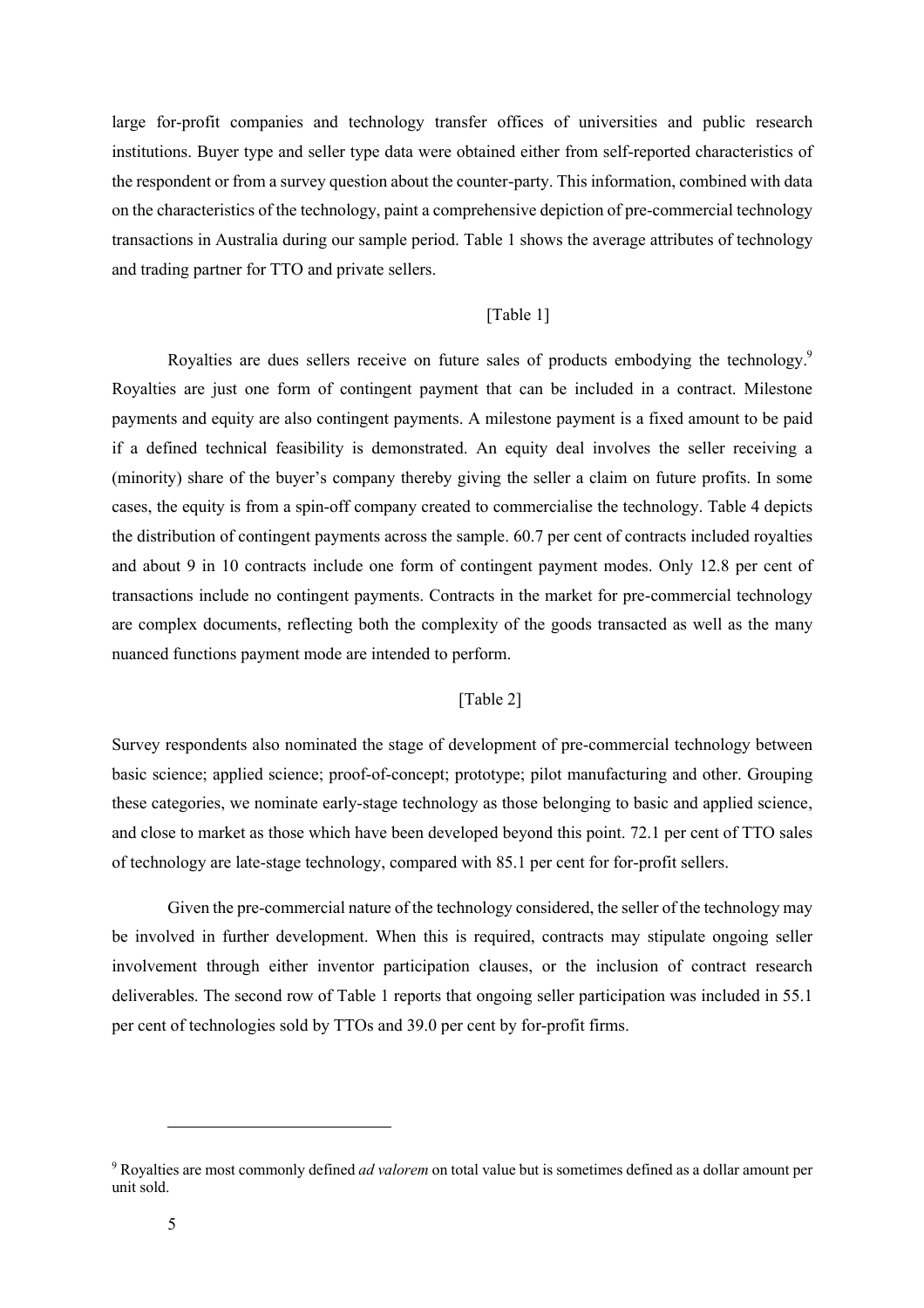Turning now to the counter-party characteristics, the survey included information on the buyer type. According to Table 1, sales to large firms made up 43.4 per cent of sales by TTOs and 43.3 per cent of sales by for-profit firms. The remaining sales went to SME firm buyers.

Table 3 shows that four in five contracts included intellectual property (IP), either the licence, sale or cross-license and about one in four was a R&D partnership. IP was more likely to be included when the sellers were from the for-profit sector. The most common technology group was biotechnology (43.6 per cent) followed by software (22.4 per cent).

#### [Table 3]

The survey also includes estimates of the technologies' commercial value and risk. Respondents were asked to rank the feasibility of the technology and the existence of a market for the final product on a Likert scale, with anchors, 'very certain'  $(=1)$  to 'very uncertain'  $(=7)$ . The combined average of these two measures is denoted 'Total risk'. Survey recipients were also asked to nominate their approximate valuation of the technology by selecting from a range of value intervals, with the mid-point taken as the 'value' of the technology.<sup>10</sup> The averages of these two measures are presented in Table 4 for technology sold by TTOs and for-profit firms. TTOs appear to be involved in the sale of riskier technology than their for-profit counterparts. These projects have a slightly lower average value than for-profit sold technology. The data illustrates that technology traded by private and TTO market participants have similar observable characteristics overall.

#### [Table 4]

Our sample covers instances where buyers and sellers entered into formal negotiations and draft contracts were developed. By engaging in costly negotiations, both parties reveal that ex ante they believed that there exists a set of contract terms that will deliver a non-negative surplus to both the seller and the buyer. Negotiations break down when new information is revealed (by one of the parties) which could relate to attributes of the technology, the objective function of the counter-party, or their outside options. In some instances, negotiation breakdown will manifest as failure to agree on elements of the contract, such as price, exclusivity or mode of payment.

Our sample includes 315 abandoned contracts. Including the abandoned contacts, our sample covers 645 contracts over pre-commercial technology in Australia between 2009 and 2011 with a full set of controls. We cannot comment on the welfare implications of abandoning negotiations.

<sup>&</sup>lt;sup>10</sup> The intervals were less than \$100 thousand; between \$100 thousand and \$500 thousand; between; 500 thousand and \$1 million; between \$1 million and \$2 million; and above \$2 million. For the last interval, the value was assumed to be \$3 million.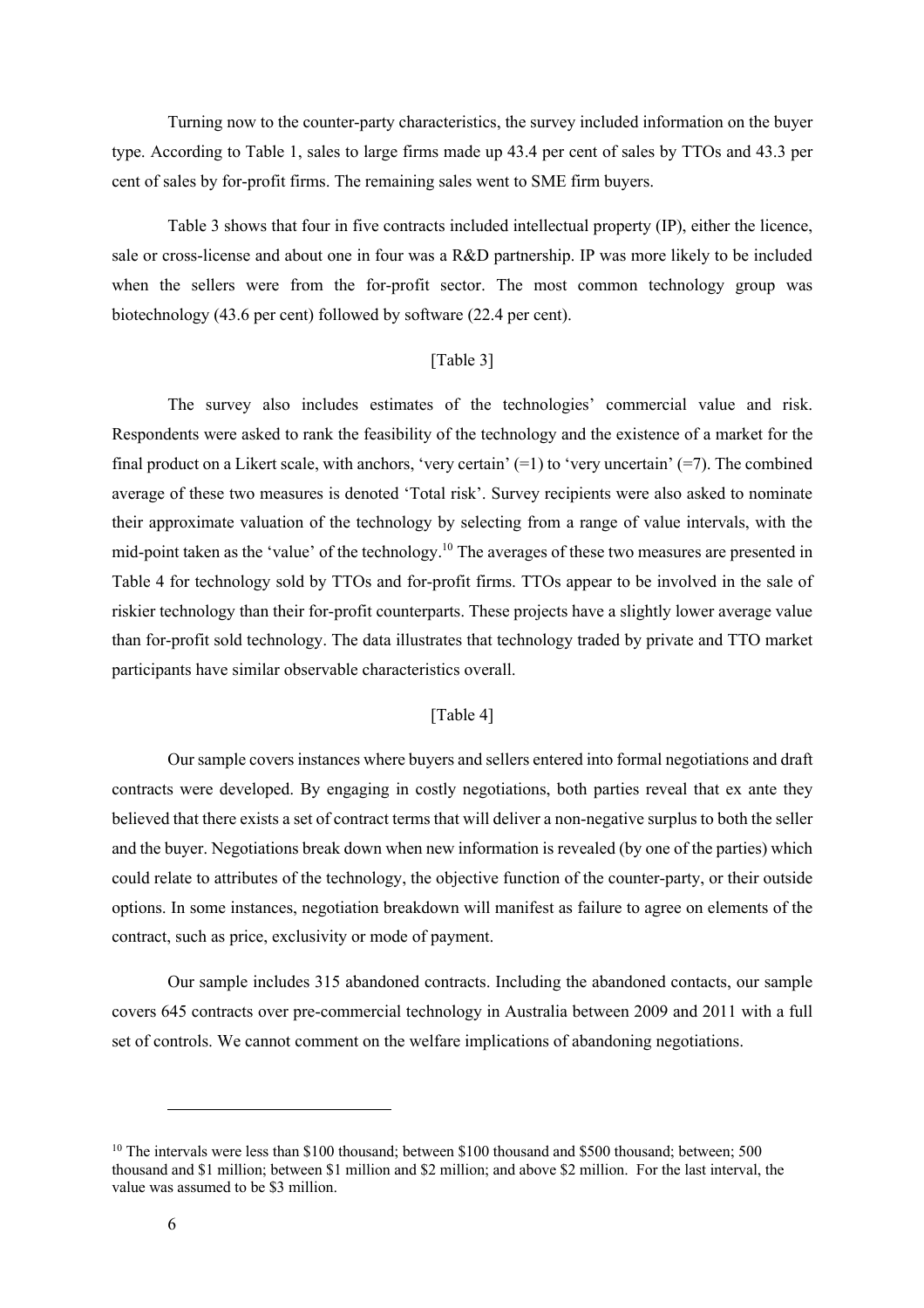The distribution of contract terms included on the 315 draft contracts (that were ultimately not executed) is presented in Table 5 below. Data describing the attributes of the technology and trading parties of these abandoned contracts are included in the appendix. These do not point to substantial differences between signed and unsigned contracts. Abandoned trades cover technology that are of similar risk profile, but at least among TTOs somewhat higher estimated value.

#### [Table 5 about here]

#### **4. Model and estimation**

Our goal is to assess whether TTOs' use of royalties can be explained by the nature of the technology traded or their trading parties relative to the preferences of businesses selling early stage technology. An executed (i.e., signed) contract reflects a mutually satisfactory outcome for both buyer and a seller.<sup>11</sup> In modelling contract design, we envision negotiating parties select from a menu of possible contracts an option that overlaps the interests of both parties in regards to multiple trading hazards.<sup>12</sup> We model contract design by jointly estimating three equations for the presence of each payment mode in the executed contracts (royalties, equity and milestone payments). The estimating equations are given by:

*Royalties*  
\n*Equity*  
\n*Milestone*  
\n
$$
f(TTO seller, Xβ) + ε
$$
\n(1)

Of principal interest is the disposition of TTO sellers to include royalty payments, controlling for attributes of the technology and trading partner. TTO Seller is a dummy variable indicating that the seller is a TTO. We argue that a strong adherence to royalties, after controlling for observable characteristics of the technology and counterparty, indicates an institutional preference.

 $X$  represents a vector of control variables, informed by theoretical literature as well as our interviews. Broadly, these factors relate to: risk transfer; incentivising inventor participation; signalling and incomplete information; and, transaction costs. It has been common among economists, classically using principal-agent models, to reduce the problem of payment choice (contract design) to a binary decision between a fixed fee and profit share (Gallini and Wright 1990; Bousquet *et al.* 1998; Sen 2005a, 2005b, Vishwasrao 2007, Crama *et al.* 2008, Dechenaux *et al.* 2011). <sup>13</sup> These studies also focus on a single *function* performed by contingent payments (risk sharing *or* signalling *or* transaction costs). The parsimony of these models serves to elucidate each contracting concern but comes at the cost of

<sup>&</sup>lt;sup>11</sup> While our focus is on mode of payment, contracts also document other aspects of the agreed transaction including warranties and exclusivity clauses.

 $12$  The distribution of payment types, as summarised in Table 3, suggests that modes of payment are far from perfect substitutes.

 $13$  A rare exception is Savva and Taneri (2014).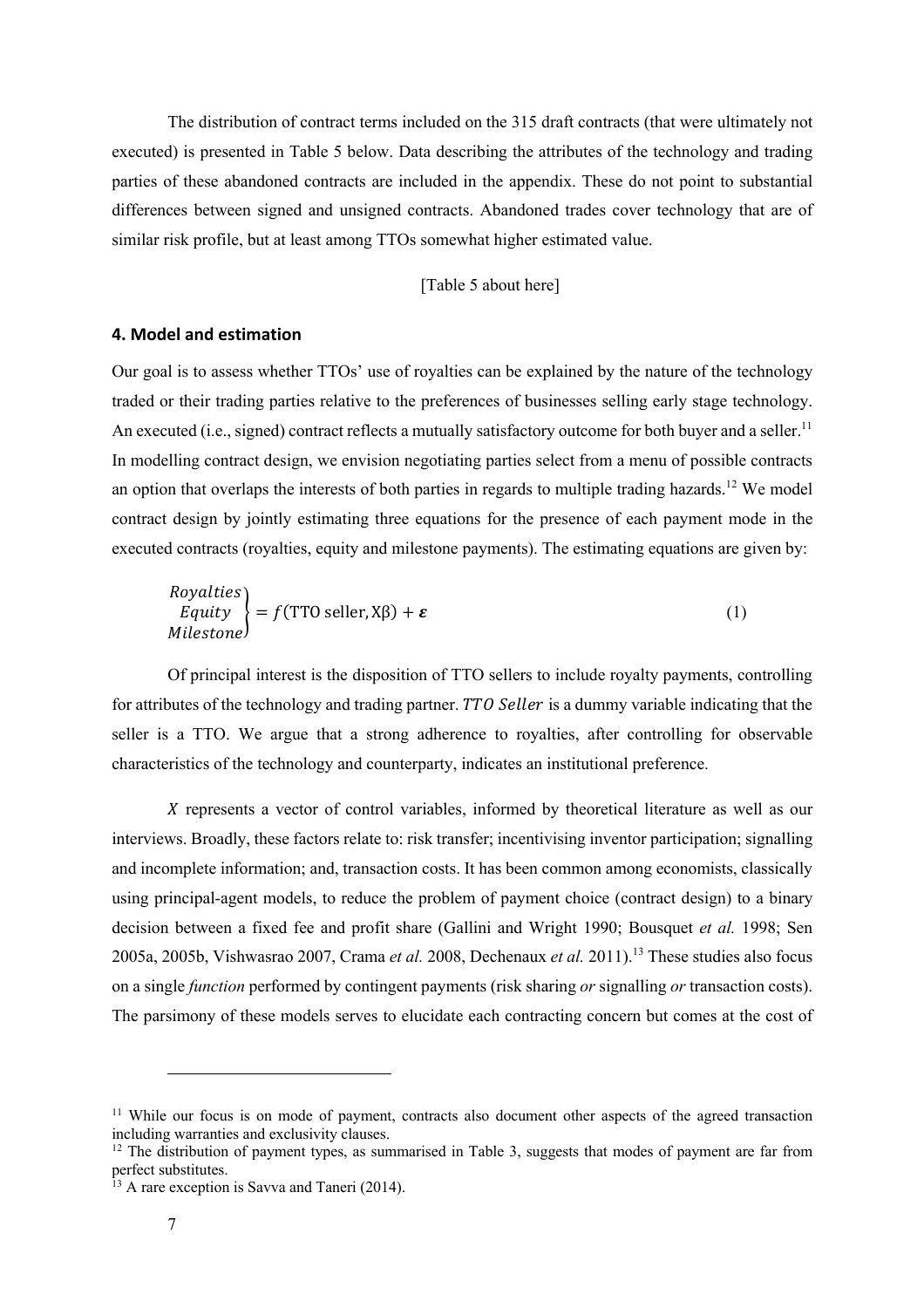providing real-world guidance to practitioners. In the real world, negotiating agents routinely include a mix of contingent modes and grapple with multiple hazards simultaneously. We outline theoretical contracting considerations and how these inform our model design below.

Contingent payments – royalties, equity and milestones – shift project risk from the buyer back to the seller, relative to upfront payments. Contingent payment modes can generate joint surplus by allocating risk in a manner that reduces the joint cost of bearing risk. It is standard to infer the risk preferences of various trading parties based on their attributes (Allen and Lueck 1995, Ackerberg and Botticini 2002). The cost of bearing risk is generally lower for large, diversified firms including universities and public research organisations as they can bear the cost of failure. Several interview respondents advised that TTOs have a preference for exposure to upside risk<sup>14</sup> because the reputational cost to a TTO employee who fails to capture a share of value from a major blockbuster technology can be large, whereas the cost of not selling a technology is low. Each of the three contingent payment modes considered transfer subtly different forms of risk. Milestone payments typically act to insure the buyer against codifiable, technical early-stage risks, such as failed clinical trial results. Milestones do not give the seller (desirable) exposure to upside risk. By comparison, royalties and equity transfer both upside and downside risk to the seller (Bray and Lee 2000, Feldman *et al.* 2002). Risks transferred by royalties and equity also differ. Royalties are paid only when products are sold. A seller holding equity can monetize via recapitalisation or Initial Public Offering – to some extent regardless of whether a product bearing their technology is commercialized. The implication is that risk transfer via equity is highly limited where buyers are large.

Our model includes a measure of project risk Risk, which is the average of the respondent reported market and technology risk. We control for the size of each trading party (Large Buyer, Large Seller, Small Seller) Risk management considerations suggest large sellers (and TTO sellers) are positively associated with contingent payment modes (relative to small sellers) while large buyers to be negatively associated with royalties and milestones because a large buyer has lower cost of bearing risk.

The need to induce the seller to continue to lend intellectual support for the development of the technology is also a consideration in contract design (Jensen and Thursby 2001, Lach and Schankerman 2008). Our model also includes an indicator that the contract nominates ongoing inventor participation. The three contingent payment mode (royalties, milestones or equity) can incentivise ongoing inventor (seller) participation. Equity deals can be crafted to create very high-powered incentives for inventor participation if his or her equity share is significant. However, equity given to the seller as shares in a large firm with diversified income streams however, will not strongly tie seller remuneration to project success. In this case, royalties have an advantage over the alternatives where project success also

<sup>&</sup>lt;sup>14</sup> i.e., large windfall payments in the event of unforeseen value creation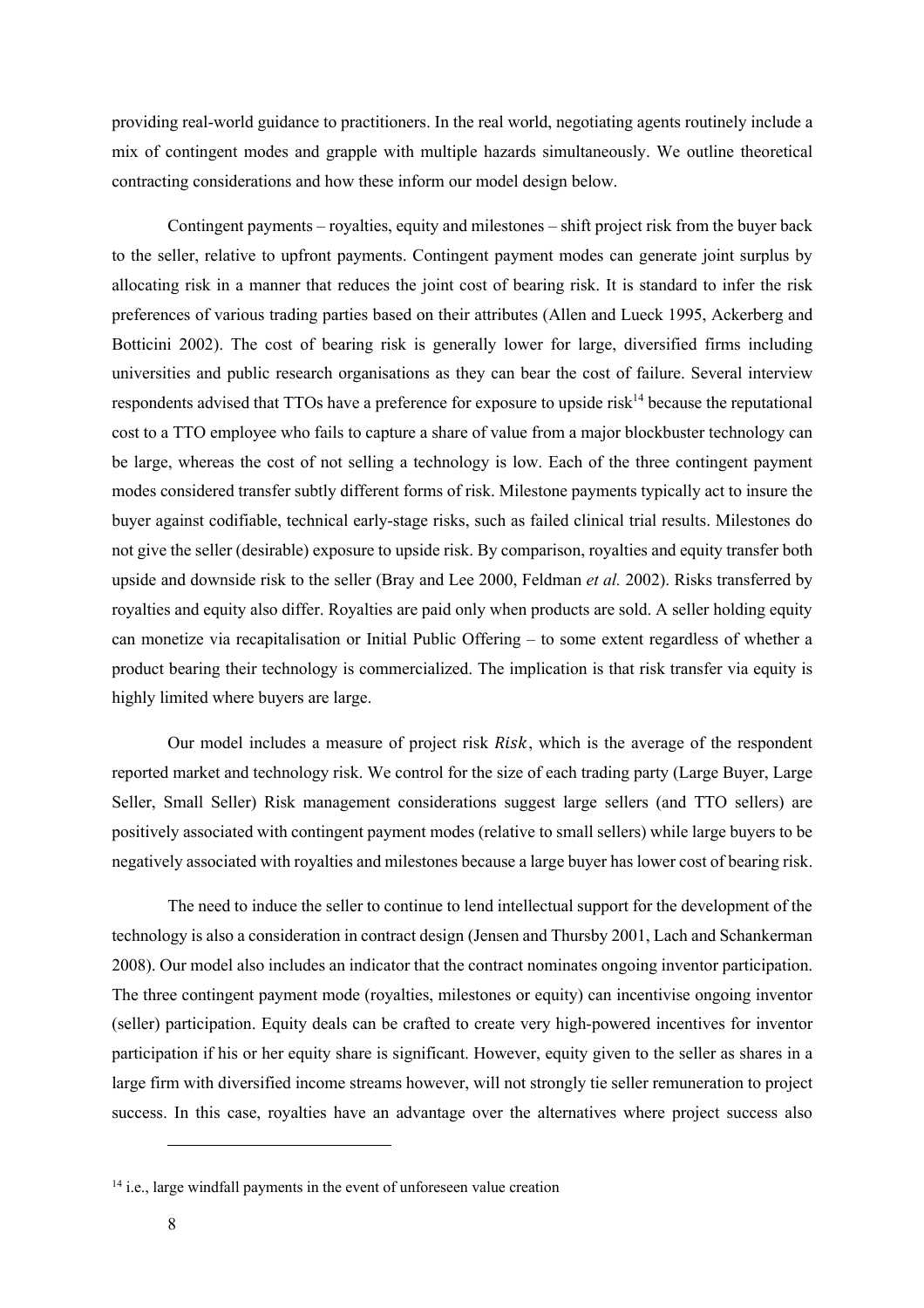requires non-verifiable (non-contractible) inventor input. Accordingly, we expect *contingent payments (milestone, equity or royalties)* will be more prevalent in trades requiring inventor participation. But royalties will dominate equity if the seller is a large corporation. We include an indicator for Seller participation which indicates an inventor participation clause or contract research. We also include an interaction term Seller participation  $\times$  Large Buyer to assess whether equity cannot be used to effectively motivate seller (inventor) participation because the correlation between equity value and project 'success' is weak for large diversified firms.

Signalling is another fundamental function of contingent payments hypothesised by theorists to determine contract design. By accepting remuneration contingent on project success, a party can signal its confidence in the technology. The predictions of signalling models depend on which party has more information. Principal-agent models have assumed variously that: the seller has more information about the technical feasibility (Bhattacharya and Ritter 1983); the seller has more information about the value of the technology (Gallini and Wright 1990); or, that the buyer has more information about the market value of the technology (Savva and Taneri 2014). An *a priori* case can be made for each set of assumptions, but evidence conclusively documenting which form of asymmetry dominates is scant. Since commercial success requires knowledge of both the market and the technology, there is no *a priori* reason sellers will be better informed than buyers.

Savva and Taneri (2014) argue that sellers can use royalties – and royalties alone – as a screening mechanism to identify high-value technologies under the strict assumption that high-value technologies are those with highly elastic market demand. In this case, royalties destroy more value for high-value technology. Therefore, by offering buyers a choice for the buyer to pay them either (a) with a high equity share or (b) with a low equity share plus a royalty payment; buyers of high-value projects will choose (a) in order to avoid royalty payments. The seller has successfully retained a higher equity share in contracts to buyers of high-value projects while still finding a buyer for low value projects. To test the signalling hypothesis of Savva and Tenari we include Value, the natural logarithm of the approximate valuation of the traded technology. If the hypothesis is correct, we expect royalties will feature on contracts over low-value technology, but not high-value technology.

No discussion of contract design is complete without considering transaction costs. Transaction cost considerations do not indicate an unambiguous advantage to royalties, though they do point to settings where royalties will be particularly problematic. Transaction costs comprise both valuation as well as on-going costs associated with monitoring, verification and enforcement of payments (Chueng 1969; Stiglitz 1974; Hallagan 1978; Leffler, Rucker, 1991). Valuation costs are similar across payment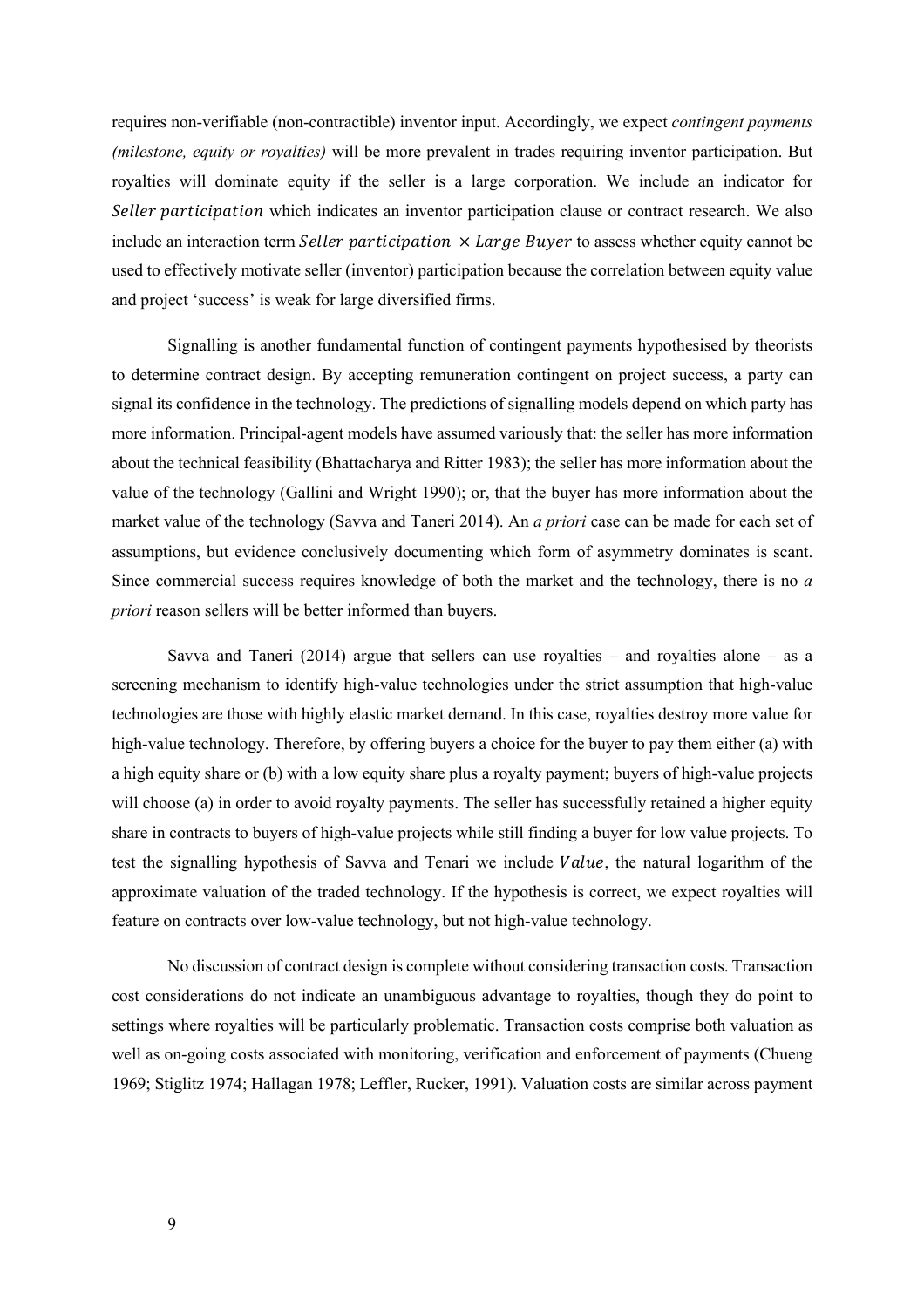types.15 The costs of enforcement and monitoring are low for upfront payments and milestone payments as milestone payments rely on agreed observable technical outcomes. The on-going costs of equity and royalties however can be considerable. Monitoring equity deals will be fraught if there is a perception that large joint project returns will be syphoned off as higher managerial bonuses in the buyer's company. In the case of royalties, the seller must be able to observe sales in products embodying the technology (or verify technology substitution). On the other hand, although audit provisions are routinely included in royalty contracts, they are seldom enforced and where litigation does occur, evidentiary standards for infringement can be very high.<sup>16</sup> Setting royalties can be particularly problematic for early-stage technology due to difficulties in defining the basis of payment where the exact use of the technology may be poorly defined, or unknown (Dechenaux *et al.* 2011). Our interview respondents advised that the accounting and enforcement costs increase disproportionally as the number of distinct royalties transacted per firm increases. It follows that large, multi-product multi-technology buyers and sellers are expected to be more sensitive to transaction costs than are their smaller counterparts. Similarly, the costs of managing significant ownership of smaller technology companies can over complicate relationships in large companies. To account for these issues, our model includes buying party size (Large Buyer/ Large Seller). Late stage indicates that the technology was described as proof-of-concept, prototype, pilot manufacturing or 'other'; and  $= 0$ ; if described as basic or applied science. Transaction cost considerations predicts that royalties will be negatively associated with technology that is early-stage, due to difficulties defining the basis of payment.

In addition to the variables discussed above, our model includes control for patent protection and for technology area dummies (biotechnology; chemicals; drugs and medical; electronic; mechanical; software, and 'other'). The presence of a patent may also influence mode of payment because patents can create value for the buying firm even if the technology is not worked into a product as they can be used to establish freedom-to-operate; block competing technologies; or enhance a bundle of rights used for cross-licensing. However, in these cases, royalties will not be paid to the seller. Accordingly, the presence of a patent will affect whether the seller wants to avoid agreeing to a royalty payment. The appendix provides definitions of variable used in the models.

<sup>&</sup>lt;sup>15</sup> An accurate valuation is required to set optimal payments, regardless of the payment mode. In practice, valuation costs are generally explicit in the case of equity deals where it is routine for buying firm to amass detailed knowledge of the proposal. Practitioners report that royalty rates are often based on a 'rules of thumb' rather than project specifics or careful valuation. However, there is no reason to believe a rate derived without reference to value is economically optimal.

<sup>&</sup>lt;sup>16</sup> For example, in the absence of contractually implied admission, the patent holder in the CSIRO WLAN case was required to reverse engineer the silicon chips to demonstrate that they embodied the technology on which royalties were due – even though they were marketed as adhering to the industry standard which required them to embody the technology. IEEE standard 802.11a embodied the CSIRO WLAN patented technology.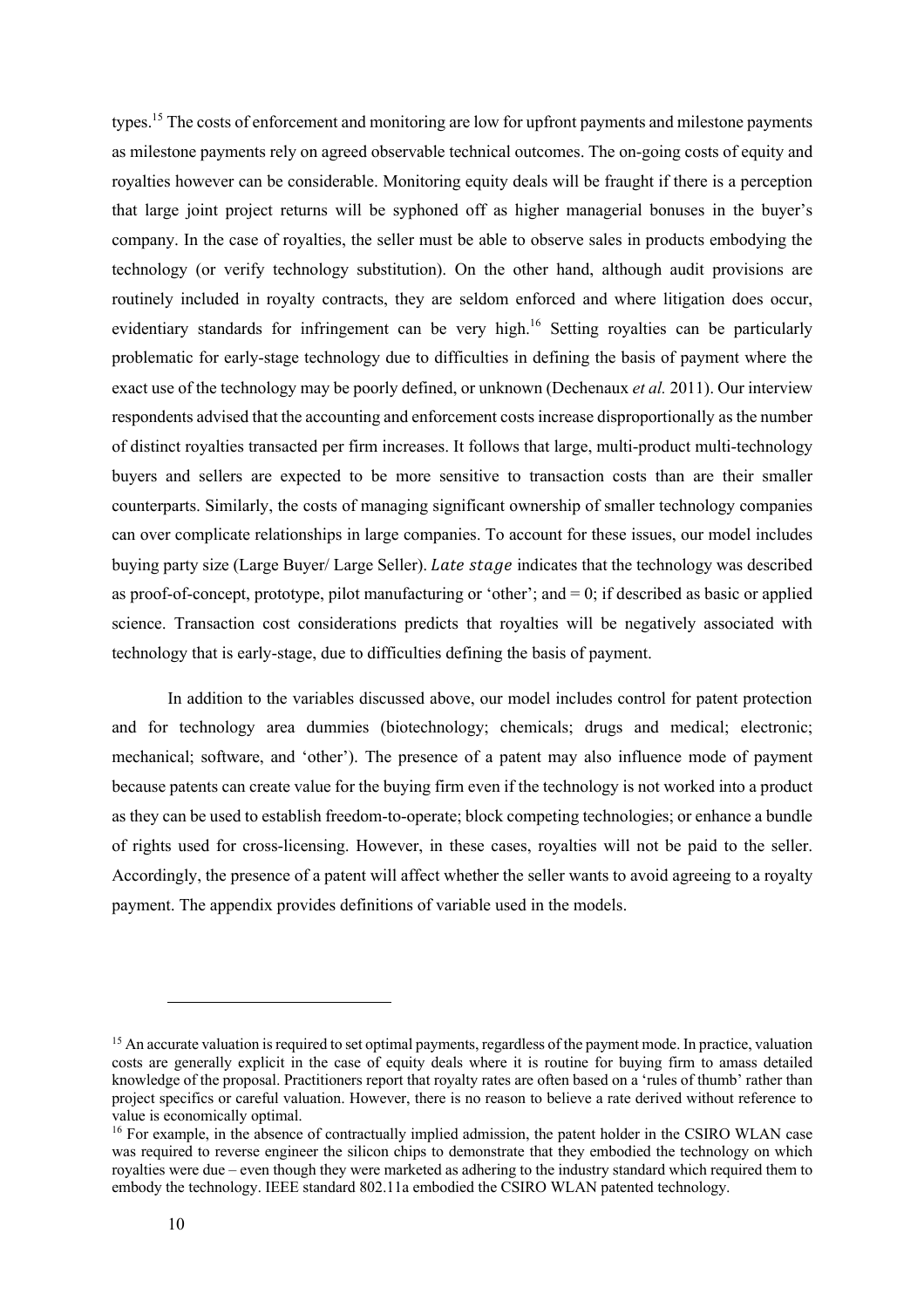#### **5. Modelling negotiation outcomes**

As well as modelling the terms of executed contracts, we also consider the statistical association between payment modes included in draft contracts and negotiation outcomes. The association between terms in the draft contract and negotiation outcomes can provide insight into common sticking points. For example, it is possible that trading parties simply find it easier to agree on royalties due to cultural norms and institutional experience. If this were the case, rational negotiators may choose to include royalties in the contract, despite the associated costs. We are however cognisant that abandoning contract negotiation does not have a clear and unambiguous welfare implication. In some cases, sellers and buyers may go on to conclude successful transactions with alternative counter parties in subsequent negotiations. If, however, our sample of negotiations are representative of these further negotiations, then we expect that further negotiations will exhibit the same properties as our sample.

This second model is given by:

$$
Executed = f(Royalties, Equity, Mile stone, X\beta_2) + v \tag{2}
$$

where  $Executed = 1$  if the negotiation resulted in agreement and an executed (signed) contract and = 0 otherwise; and  $\nu$  is uncorrelated noise. In addition to modelling the role of contract terms the model includes the range of observables,  $X$ , about the technology described above.

Although the statistical association between royalties and negotiation breakdown (or success) can potentially provide *a priori* evidence as to whether royalties provide a positive role in facilitating deals, the implied relationship cannot be interpreted causally because the distribution of contract terms offered is not expected to be random. Payment modes included in the proposed contract no doubt reflect the preferences of the seller given the characteristics of the traded technology. That is, even after controlling for technology and trading partner characteristics that are likely to influence the probability of contract execution, we are unable to rule out the possibility of extraneous factors influencing both royalty inclusion and negotiation failure.<sup>17</sup> In the absence of a compelling external instrument, we examine the potential causal role of royalties in negotiation breakdown using Lewbel's (2012) novel instrumental variables approach. Lewbel's approach effectively controls for unobserved factors that are likely to influence both the decision to include royalties in the draft contact and the likelihood of contract execution. Instruments are generated from the auxiliary equations' residuals, multiplied by each of the included exogenous variables. Identification is achieved in this context by having regressors that are uncorrelated with the product of heteroskedastic errors (see Baum *et al.* 2012, Lewbel 2012).

<sup>&</sup>lt;sup>17</sup> One can envision an identification strategy that relies on multiple failed (and successful) negotiations for each participant in the market, and the application of participant fixed effects that these data would enable.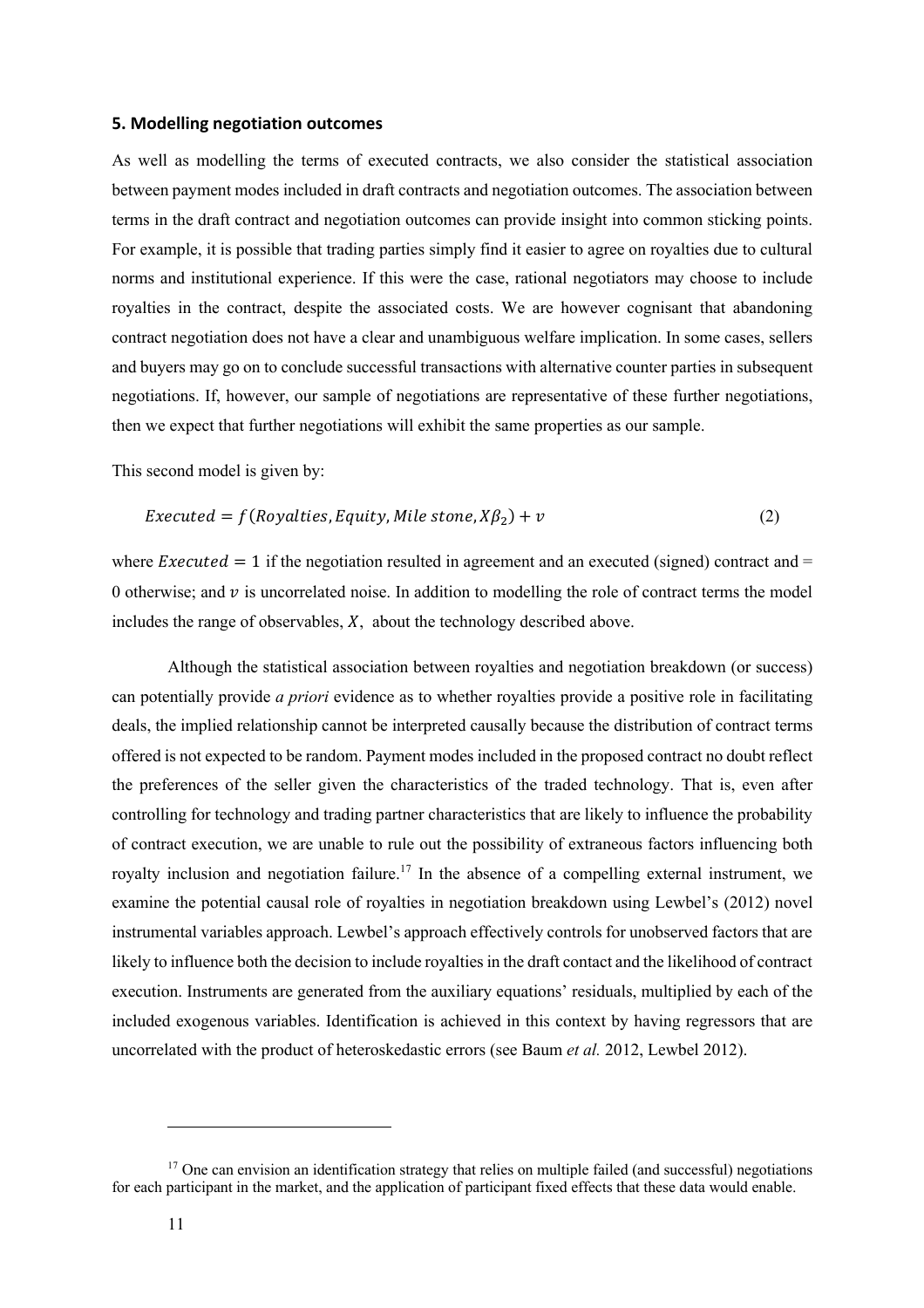#### **5. Results**

All three equations are estimated simultaneously using a multivariate Probit model and include the full set of controls. Results are reported in Table 6. Column (1) shows results for determinants of royalties form part of the contract; column (2) models whether equity payments form part of the contract; and, column (3) shows results of the model for whether the contract includes milestone payments. A correlation matrix of variables is also given in the appendix.

#### [Table 6]

Our key result is that contracts involving sales by TTOs are more likely to include royalty payments even controlling for a rich set of observable attributes of the traded technology and trading agents. This is consistent with the argument of Bray and Lee (2000) that TTOs 'overuse' royalties as a mode of payment. Though we concede that, it not possible to rule out unobserved systematic differences in the traded technology, despite the richness of our model.

Risk management is a commonly mooted rationale for the use of royalties. The results indicate no statistically significant association between large sellers and royalties, apart from the noted overuse by TTO sellers. The result that large sellers are equally likely to sign contracts including royalties and milestone payments as small sellers is difficult to reconcile with risk management being a key factor in determining contract design. Large sellers are found to be less likely to enter into contracts including equity payments than small sellers. The results also indicate that large buyers are positively associated with milestone payments, indicating that large buyers are using milestones to shift risk back to the seller more than small buyers, the opposite of what is predicted by minimising cost of bearing risk. The results indicate that TTO seller is positively associated with royalty payments but not equity deals giving little support that the high prevalence of royalties on contracts from TTO sellers reflects a preference for exposure for upside risk.

Another rationale put forward for including royalties on the contract governing the transfer of early-stage technology is that royalties can incentivise ongoing inventor participation. We find no association between royalties and inventor participation. However, the results show that the need for ongoing seller participation is positively associated with equity payments. This is finding is consistent with the view that equity can be used to align post-contract behaviour of the sellers. Delving further into the issue of motivating ongoing inventor participation, we have argued above that equity cannot effectively be used to motivate seller contribution to development where the buyer is large, possibly indicating a unique context where royalties have some advantage. The results indicate no statistically significant relationship between association between either royalties or equity with the interacted term Large Buyer  $\times$  Seller Participation.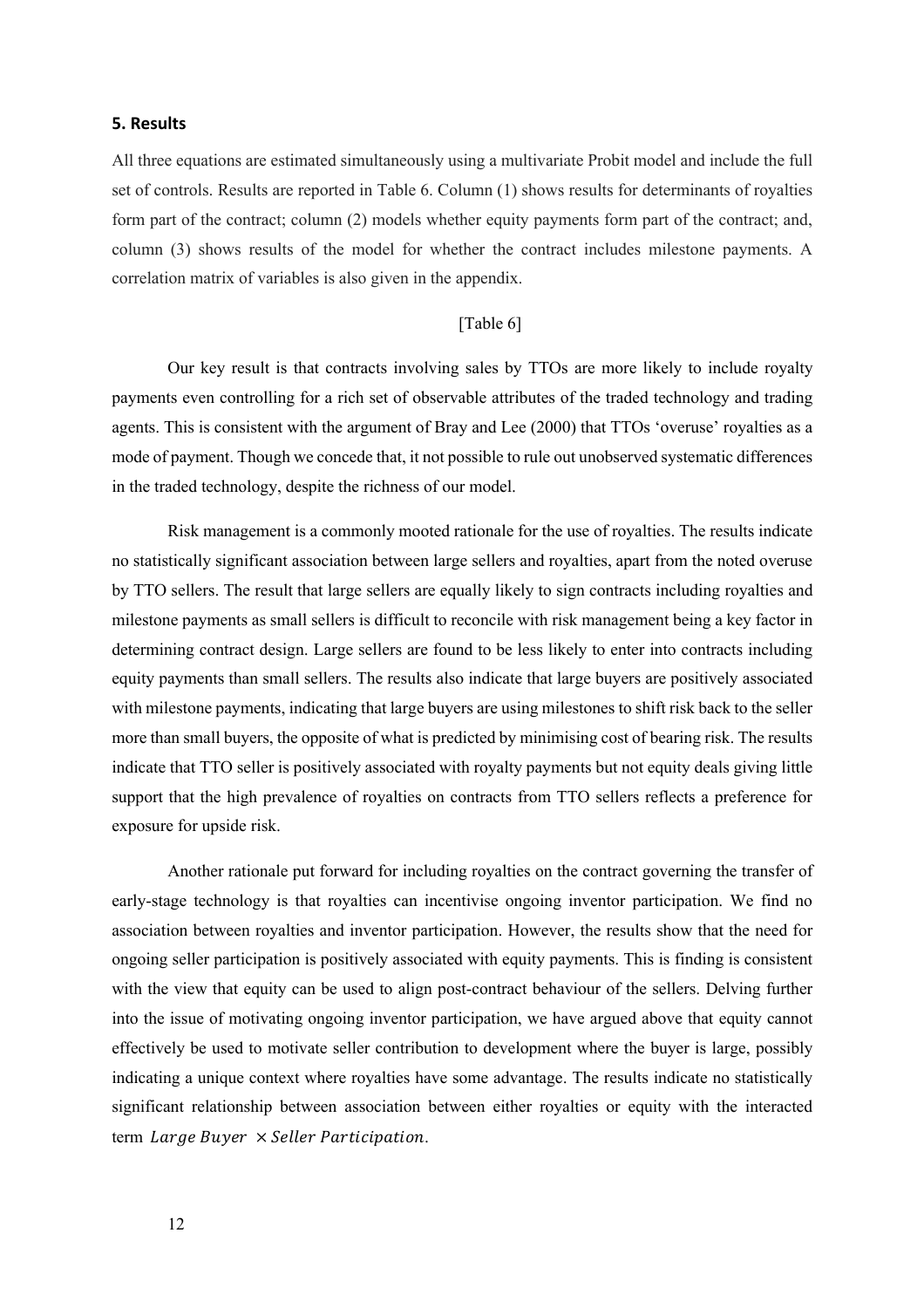We also find no support for the theoretical conjecture of Savva and Tenari (2014) that royalties are used to separate high- from low-value technologies. The results reveal that contracts over high-value technologies are more likely to include equity payments and milestone payments rather than royalties. Of course, we had no strong prior that this should not be the case – although Savva and Taneri's (2014) conjecture relies entirely on the untested assumption is that higher value technologies exhibit higher elasticity of demand – and this simply may not hold in practice. For example, pharmaceutical technology is often very high value and demand for pharmaceuticals is typically highly *inelastic*, yet royalties are commonplace in the case of pharmaceuticals. Technologies that make up a small part in total product cost will also be inelastic but may be very high value – the *Breeds* electromechanical sensor for automotive airbags is an example of this (very high value and highly inelastic).

The control variables provide further interesting insights. The perceived riskiness of the technology is found to be positively associated with equity contracts but having no significant influence on the decision to include royalties. The importance of considerations of transaction costs in contract design is partly supported by the data in that we see, *ceteris paribus*, royalties included in the contact less often where technology is early-stage.

We now turn to consider determinants of contract negotiation outcomes. Table 7 shows estimates of the model considering association between contract attributes and negotiation outcomes (equation 3). Column (1) presents Probit estimates and column (2) presents a linear probability model estimated using ordinary least squares with errors robust to arbitrary heteroscedasticity. The linear probability model provides coefficients that can be directly compared with the IV linear probability estimates that are consistent estimates of the local average treatment effect of royalties on contract execution (Angrist and Krueger, 2001). Column (3) presents the preferred IV linear probability model based on the Lewbel (2012)**.**

#### [Table 7]

The results presented in Table 7 show that, a higher level of risk is associated with a lower probability that the contract is executed. The results provide no evidence that including royalties in the contract facilitates contract execution. In fact, the Lewbel IV estimates indicate that including royalties diminishes the likelihood of contract execution. That is, considering potential simultaneity and controlling for observable characteristics of both the technology and the buyer and seller, the inclusion of royalty payments in a contract actually decreases the chances of that contract being signed in a significant way.

#### **6. Concluding remarks**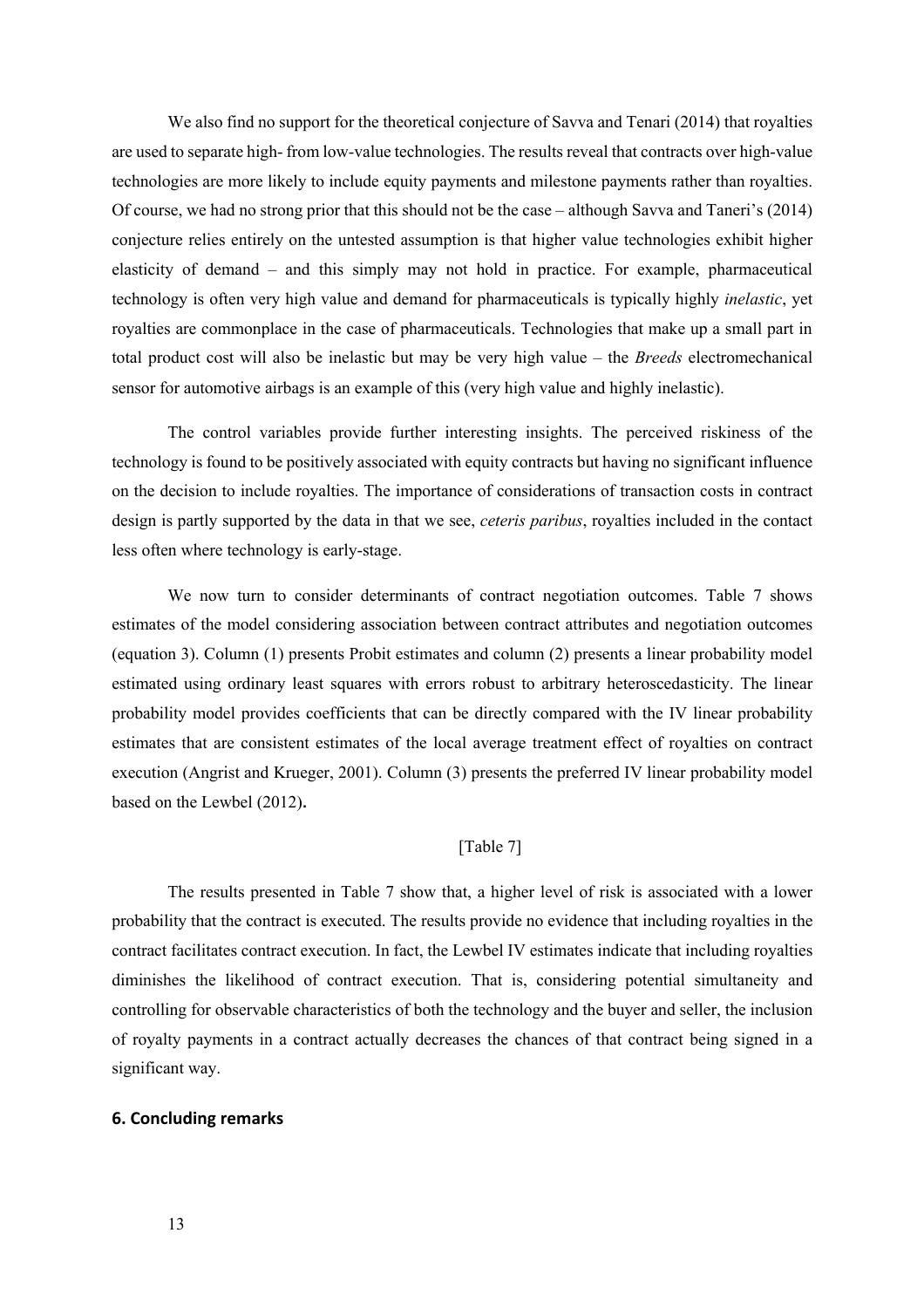It is increasingly common for technology to pass between several companies on its way to market Potential gains from trade in early-stage technology are large but are difficult to achieve due to pervasive contracting hazards. These trading hazards are managed using an array of contractual tools including various contingent payment modes. Of the available options, royalties are by far the most prevalent contingent payment mode for contracts governing transfer of early-stage technology from universities. We ask: why are royalties so prevalent in contracts for pre-commercial technology when it is generally held that equity can provide the same incentives and risk re-allocation without distorting output decisions (Jensen and Thursby 2001, Savva and Taneri 2014)?

Previous analysis of contracts in market for pre-commercial technology have been largely restricted to contracts governing technology transfer licences from universities (Jensen and Thursby 2001, Feldman *et al.* 2002, Siegel 2007, Dechenaux *et al.* 2011).<sup>18</sup> Consequently, it has not previously been possible to determine the extent to which the prevalence of royalties is unique to TTO sellers. We address this question using a sample of 330 completed and 315 abandoned technology contracts in the Australian market. Departing from a well-established literature on contracts for market-ready technology, our data are were collected via a comprehensive survey of Australian buyers and sellers of immature technology resulting in a random sample of contracts governing both business-to-business sales as well as TTO-to-business sales.

Consistent with theoretical arguments made by scores of previous scholars, new evidence presented in this paper indicates that negotiators should consider using equity and milestone payments in lieu of royalties to manage contracting hazards wherever possible. This may require delegating the authority to enter equity deals to a lower tier of management than is currently the case. The data confirm the extensive use of royalties by TTO sellers. Royalties are included in three in four contracts when the seller is a TTO but that royalties feature in fewer than half of all contracts when the seller is a business, despite considerable overlap in the nature of the technology sold by TTOs and for-profit businesses. Inferring the preferences of TTOs from our random sample of 330 executed contracts, we find that TTOs exhibit a preference for royalties that is not explained by observable attributes of the technology or the trading parties.

Our results also indicate that nominating royalties on a draft contract does not increase the likelihood that the contract is executed – in fact, it is associated with an increase in the likelihood of negotiation breakdown suggesting that rather than smoothing the path to agreement, royalties commonly prove a sticking point. The failure to observe any obvious improvement to negotiation outcomes when royalties are mooted suggests caution should be applied when practitioners claim that

<sup>&</sup>lt;sup>18</sup> An earlier literature considers licencing focused on mature (i.e., market-ready) technology (Caves *et al.* 1983; Macho-Stadler *et al.* 1996, Anand and Khanna 2000).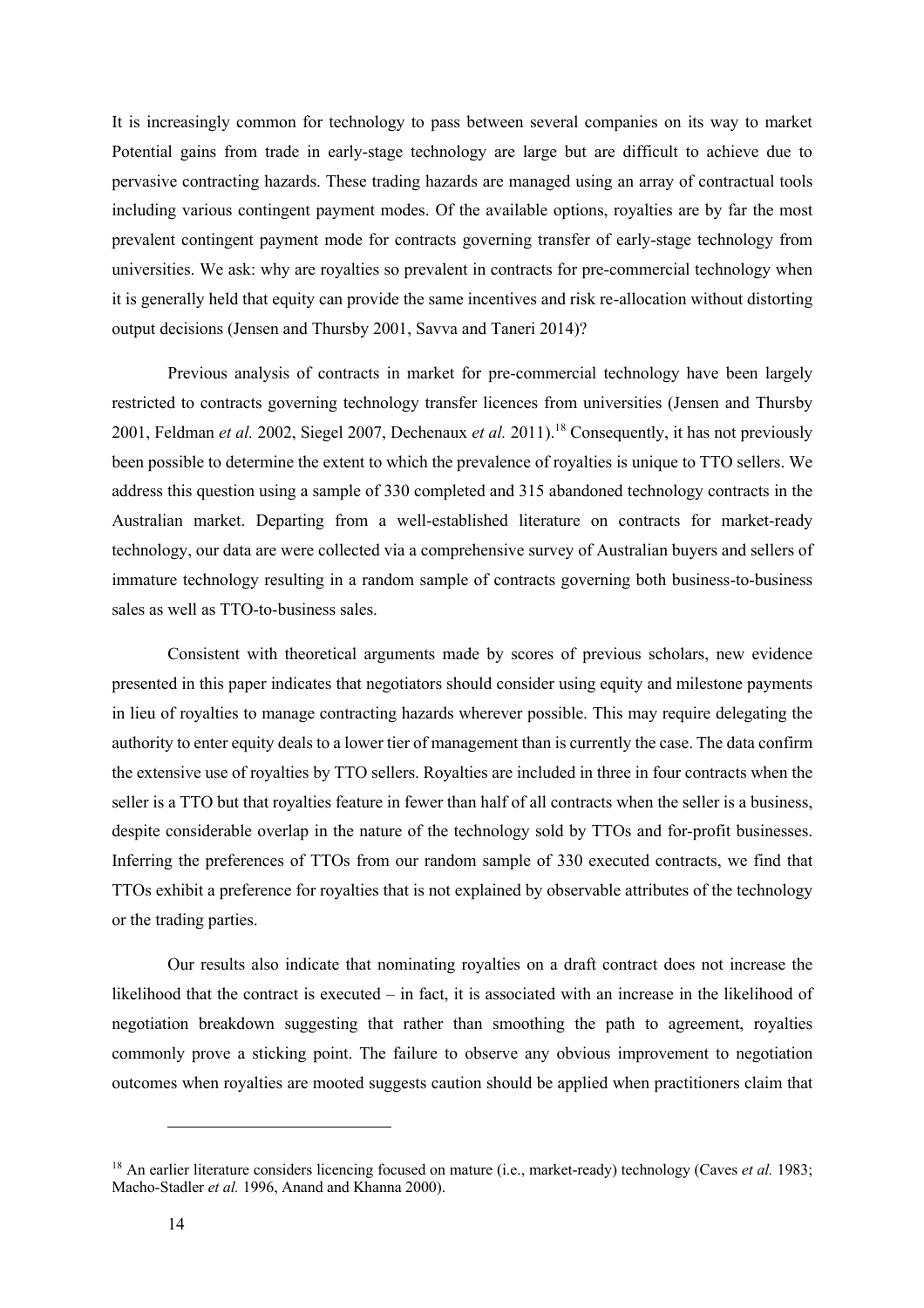royalties represent the 'easy' payment option. Indeed, TTO's eagerness to include a payment mode (royalties) that predictive of negotiation failure suggests there may well be gains from trade left on the table in the market for pre commercial technology.

#### **Funding**

This 'This work was supported by the Australian Research Council; IP Australia; Australian Institute for Commercialisation; and Watermark Patent Attorneys [LP0989343].

#### **Acknowledgements**

Thanks to Brian Wright, Terry Healy and Matthew Cuthbertson for comments.

#### **References**

- Ackerberg, D. A., & Botticini, M. (2002). Endogenous matching and the empirical determinants of contract form. Journal of Political Economy, 110(3), 564-591.
- Agrawal, A., 2006. Engaging the inventor: Exploring licensing strategies for university inventions and the role of latent knowledge. Strategic Management Journal, 27(1), pp.63-79.
- Allen, D. W., & Lueck, D. (1995). Risk preferences and the economics of contracts. The American Economic Review, 85(2), 447-451.
- Anand, B. N., and Khanna, T. (2000). The structure of licensing contracts. The Journal of Industrial Economics, 48(1), 103-135.
- Angrist, J., & Krueger, A. B. (2001). Instrumental variables and the search for identification: From supply and demand to natural experiments (No. w8456). National Bureau of Economic Research.
- Arora, A., Fosfuri, A., & Gambardella, A. (2004). Markets for technology: The economics of innovation and corporate strategy. MIT press.
- Arora, A., Fosfuri, A. and Rønde, T., (2013). Managing licensing in a market for technology. Management Science, 59,1092-1106.
- Arora, A., and A. Gambardella. (2010). 'The Market for Technology', in Bronwyn H. Hall and Nathan Rosenberg, eds. Handbook of the Economics of Innovation, North-Holland, 2010, Volume 1, 641–678.
- Baum, C. F., Lewbel, A., Schaffer, M. E., Talavera, O. (2012). Instrumental variables estimation using heteroskedasticity-based instruments. United Kingdom Stata Users Group Meetings (Vol. 7). Stata.
- Bhattacharya, S., & Ritter, J. R. (1983). Innovation and communication: Signalling with partial disclosure. The Review of Economic Studies, 50(2), 331-346.
- Bianchi, M., Cavaliere, A., Chiaroni, D., Frattini, F., & Chiesa, V. (2011). Organisational modes for Open Innovation in the bio-pharmaceutical industry: An exploratory analysis. Technovation, 31(1), 22-33.
- Bousquet A, Cremer H, Ivaldi M, Wolkowicz M. (1998). Risk sharing in licensing. International Journal of Industrial Organization, 16 535-554.
- Bray, M. J., & Lee, J. N. (2000). University revenues from technology transfer: Licensing fees vs. equity positions. Journal of Business Venturing, 15(5), 385-392.
- Caves, R. E., Crookell, H., & Killing, J. P. (1983). The imperfect market for technology licenses. Oxford Bulletin of Economics and statistics, 45(3), 249-267.
- Chesbrough, H. W. (2006). Open innovation: The new imperative for creating and profiting from technology. Harvard Business Press.
- Crama, P, De Reyck, B., and Degraeve, Z. (2008), Milestone payments or royalties? Contract design for R&D licensing, Operations Research, 56(6), 1539-1552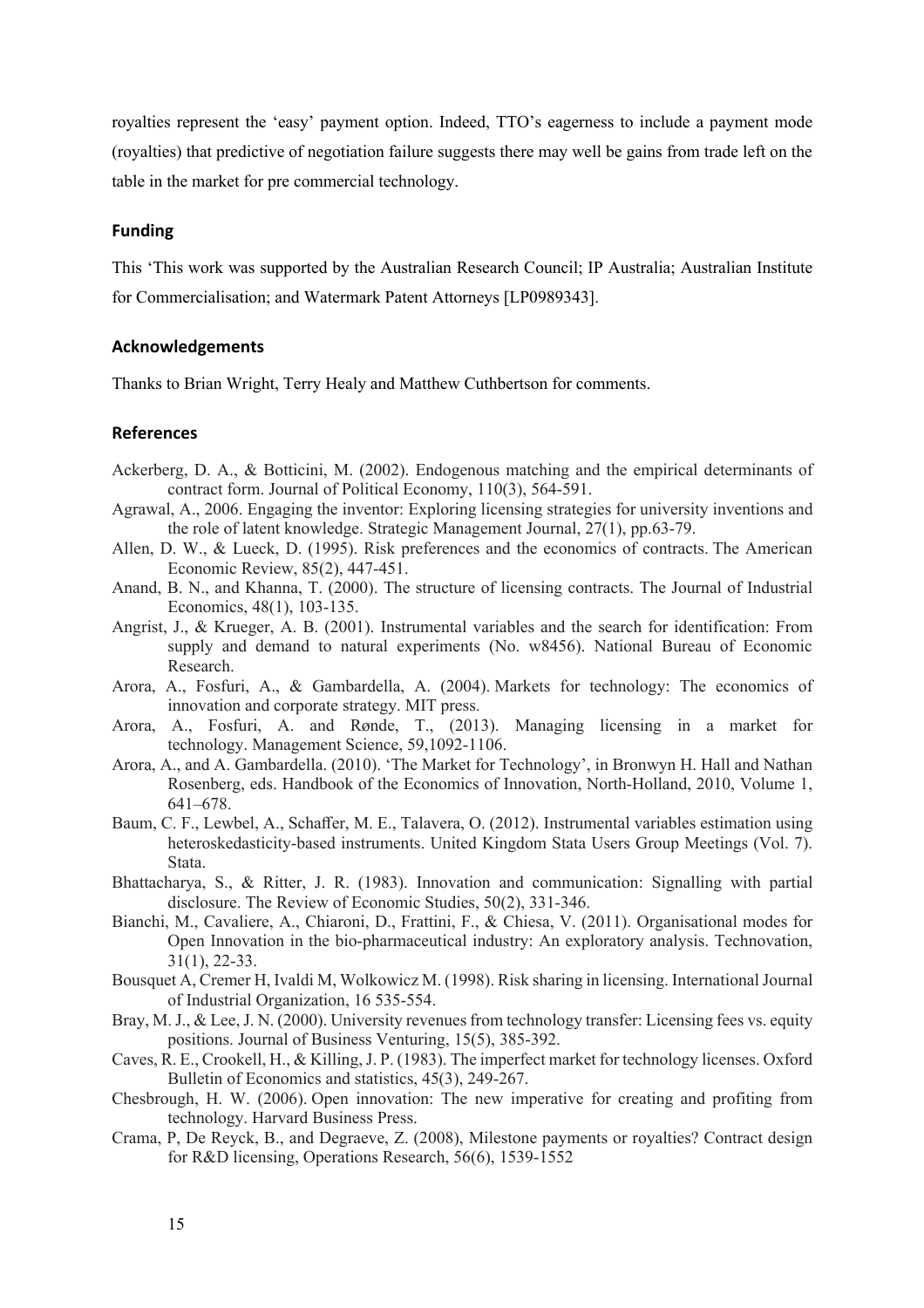- Dechenaux, E., Thursby, M. and Thursby, J., 2009. Shirking, sharing risk and shelving: The role of university license contracts. International Journal of Industrial Organization, 27(1), pp.80-91.
- Dechenaux, E, Thursby, J, and Thursby, M. (2011). Inventor moral hazard in university licensing: The role of contracts." Research Policy, 40(1), 94-104.
- Feldman, M., Feller, I., Bercovitz, J., & Burton, R. (2002). Equity and the technology transfer strategies of American research universities. Management Science, 48(1), 105-121.
- Gallini, N. T., & Wright, B. D. (1990). Technology transfer under asymmetric information. The RAND Journal of Economics, 147-160.
- Gans, J. S., & Stern, S. (2010). Is there a market for ideas? Industrial and Corporate Change, 19(3), 805-837.
- Jensen, P. H., Palangkaraya, A., & Webster, E. (2015). Trust and the market for technology. Research Policy, 44(2), 340-356.
- Lach, S., & Schankerman, M. (2008). Incentives and invention in universities. The RAND Journal of Economics, 39(2), 403-433.
- Lamoreaux, N. R., & Sokoloff, K. L. (2001). Market trade in patents and the rise of a class of specialized inventors in the 19th-century United States. American Economic Review, 91(2), 39-44.
- Jensen, R., & Thursby, M. (2001). Proofs and prototypes for sale: The licensing of university inventions. American Economic Review, 9(1), 240-259.
- Lewbel, A. (2012). Using heteroscedasticity to identify and estimate mismeasured and endogenous regressor models. Journal of Business & Economic Statistics, 30(1), 67-80.
- Macho-Stadler, I., Martinez-Giralt, X., & Perez-Castrillo, J. D. (1996). The role of information in licensing contract design. Research Policy, 25(1), 43-57.
- Piachaud, B. S. (2002). Outsourcing in the pharmaceutical manufacturing process: an examination of the CRO experience. Technovation, 22(2), 81-90.
- Reslinski, M. A., & Wu, B. S. (2016). The value of royalty. Nature biotechnology, 34(7), 685-690.
- Savva, N., & Taneri, N. (2014). The role of equity, royalty, and fixed fees in technology licensing to university spin-offs. Management Science, 61(6), 1323-1343.
- Sen, D. (2005a). Fee versus royalty reconsidered. Games and Economic Behavior, 53(1), 141-147.
- Sen D (2005b) On the coexistence of different licensing schemes. International Review of Economics & Finance 14:393–413.
- Thomson, R., and Webster, E., 2013, External ventures: why firms do not develop their inventions inhouse? Oxford Economic Papers, 65(3), 653-674.
- Vishwasrao, S., 2007. Royalties vs. fees: How do firms pay for foreign technology?. International Journal of Industrial Organization, 25(4), pp.741-759.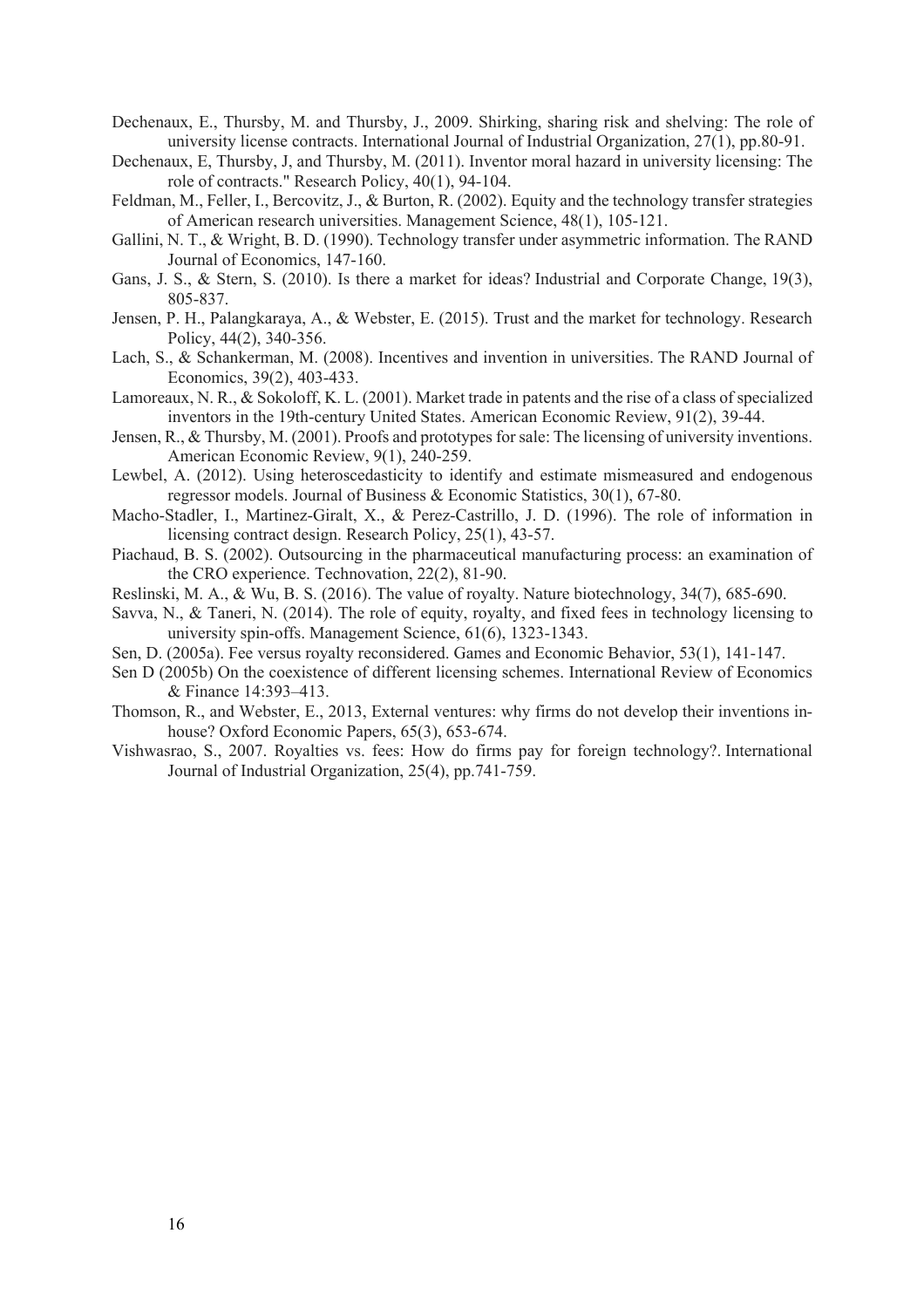#### **APPENDIX**

#### **Appendix Table A –Technology and buyer attributes by seller type, abandoned contracts**

|                                  |            | Seller Type |            |             |  |
|----------------------------------|------------|-------------|------------|-------------|--|
| <b>Technology Attributes</b>     |            | <b>TTO</b>  | For-profit | All (count) |  |
| Late stage                       |            | 60.6%*      | 81.9%      | 224         |  |
| Seller participation             |            | 40.6%       | 33.5%      | 117         |  |
| <b>Buyer Attributes</b>          |            |             |            |             |  |
| Buyer Type                       | Large      | 40.0%       | 44.5%      | 133         |  |
|                                  | <b>SME</b> | 60.0%       | 55.5%      | 182         |  |
| <b>Total abandoned contracts</b> | 50.8%      | 49.2%       | 315        |             |  |

#### **Appendix Table B –Average risk (1-7 Likert scale) and value of technology (\$m), abandoned contracts**  $\overline{\phantom{a}}$

|                    | Seller Type |            |         |
|--------------------|-------------|------------|---------|
|                    | TTN         | For-profit | All     |
| Average Total risk | 3.95        | 3.46       | 3.70    |
| Average Value      | \$1.30m     | \$1.43m    | \$1.37m |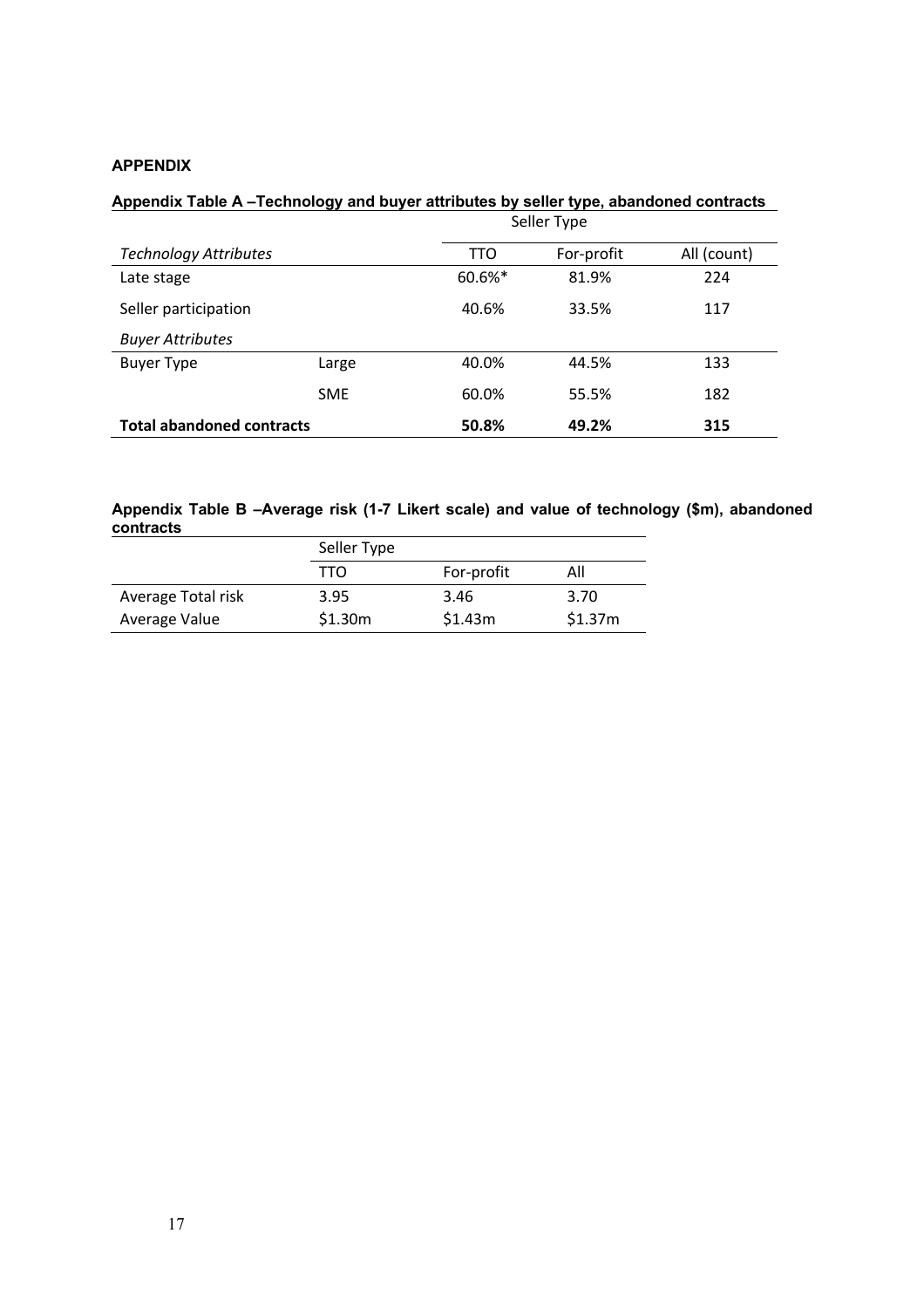|                                    | Buyer        | <b>Buyer SME</b> | Seller TTO   | Seller large | Seller SME   | Seller       | Late stage   | Patent    | Value        | Total        | Biotechnol | Chemic       | Drug       | & | Electro   | Mechanica    | Software   |
|------------------------------------|--------------|------------------|--------------|--------------|--------------|--------------|--------------|-----------|--------------|--------------|------------|--------------|------------|---|-----------|--------------|------------|
|                                    | large        |                  |              | business     |              | particip     |              |           |              | risk         | ogy        | als          | medical    |   | nic       |              |            |
|                                    | busines      |                  |              |              |              | ation        |              |           |              |              |            |              |            |   |           |              |            |
|                                    | S            |                  |              |              |              |              |              |           |              |              |            |              |            |   |           |              |            |
|                                    |              |                  |              |              |              |              |              |           |              |              |            |              |            |   |           |              |            |
| <b>Buyer Large</b><br>business     | $\mathbf{1}$ |                  |              |              |              |              |              |           |              |              |            |              |            |   |           |              |            |
| <b>Buyer SME</b>                   |              | $\mathbf{1}$     |              |              |              |              |              |           |              |              |            |              |            |   |           |              |            |
| Seller TTO                         | $-0.0063$    | 0.0063           | $\mathbf{1}$ |              |              |              |              |           |              |              |            |              |            |   |           |              |            |
| Seller Large<br>business           | $0.1140*$    | $-0.1140*$       |              | $\mathbf{1}$ |              |              |              |           |              |              |            |              |            |   |           |              |            |
| Seller SME                         | $-0.0611$    | 0.0611           |              |              | $\mathbf{1}$ |              |              |           |              |              |            |              |            |   |           |              |            |
| Seller (inventor)<br>participation | $-0.0391$    | 0.0391           | 0.0706       | $-0.0567$    | $-0.0385$    | $\mathbf{1}$ |              |           |              |              |            |              |            |   |           |              |            |
| Late stage                         | 0.0478       | $-0.0478$        | $-0.2078*$   | 0.0151       | $0.2035*$    | $-0.0492$    | $\mathbf{1}$ |           |              |              |            |              |            |   |           |              |            |
| Patent                             | 0.0428       | $-0.0428$        | $-0.1635*$   | 0.0798       | $0.1198*$    | 0.0081       | 0.0162       | 1         |              |              |            |              |            |   |           |              |            |
| value                              | $0.2217*$    | $-0.2217*$       | $-0.0489$    | 0.0925       | $-0.0048$    |              | 0.0841       | $0.2177*$ | $\mathbf{1}$ |              |            |              |            |   |           |              |            |
| Total risk                         | $-0.0195$    | 0.0195           | 0.0445       | $-0.0737$    | $-0.0019$    | 0.0817       | $-0.1347*$   | $0.1568*$ | $0.1653*$    | $\mathbf{1}$ |            |              |            |   |           |              |            |
| Biotechnology                      | 0.0166       | $-0.0166$        | 0.0659       | $-0.1145*$   | 0.0004       | 0.0273       | $-0.2373*$   | $0.1660*$ | $0.1754*$    | 0.0242       | 1          |              |            |   |           |              |            |
| Chemicals                          | 0.0725       | $-0.0725$        | 0.0654       | 0.0758       | $-0.1117*$   | $-0.0567$    | $-0.0237$    | 0.0798    | 0.0995       | 0.0243       | $-0.0937$  | $\mathbf{1}$ |            |   |           |              |            |
| Drug & medical                     | $-0.0224$    | 0.0224           | $-0.0024$    | 0.0572       | $-0.0314$    | $-0.0022$    | 0.0533       | 0.0184    | $0.1198*$    | $-0.0149$    | 0.0854     | 0.0045       | 1          |   |           |              |            |
| Electronic                         | 0.0731       | $-0.0731$        | $-0.077$     | 0.0673       | 0.0389       | 0.0493       | 0.0121       | 0.0204    | $-0.0014$    | $0.1129*$    | $-0.2097*$ | $-0.0364$    | $-0.1078*$ |   | 1         |              |            |
| Mechanical                         | 0.0147       | $-0.0147$        | 0.0096       | 0.0283       | $-0.0265$    | 0.0147       | 0.0425       | $-0.0061$ | $-0.0538$    | 0.0541       | $-0.2705*$ | 0.0283       | $-0.1193*$ |   | $0.2866*$ | $\mathbf{1}$ |            |
| Software                           | $-0.0018$    | 0.0018           | $-0.1396*$   | 0.0976       | 0.0849       | $-0.0557$    | 0.0489       | $0.1597*$ | $0.1226*$    | $-0.0059$    | $-0.3467*$ | $0.1238*$    | $-0.1148*$ |   | $0.2275*$ | 0.0426       | 1          |
| 'Other'                            | 0.0433       | $-0.0433$        | 0.022        | $-0.01$      | $-0.0166$    | 0.0384       | 0.0794       | 0.0347    | $-0.0538$    | $-0.0296$    | $-0.3385*$ | 0.0172       | $-0.1798*$ |   | $-0.0454$ | $-0.1079*$   | $-0.1160*$ |

### **Appendix Table C – Correlation matrix between explanatory variables**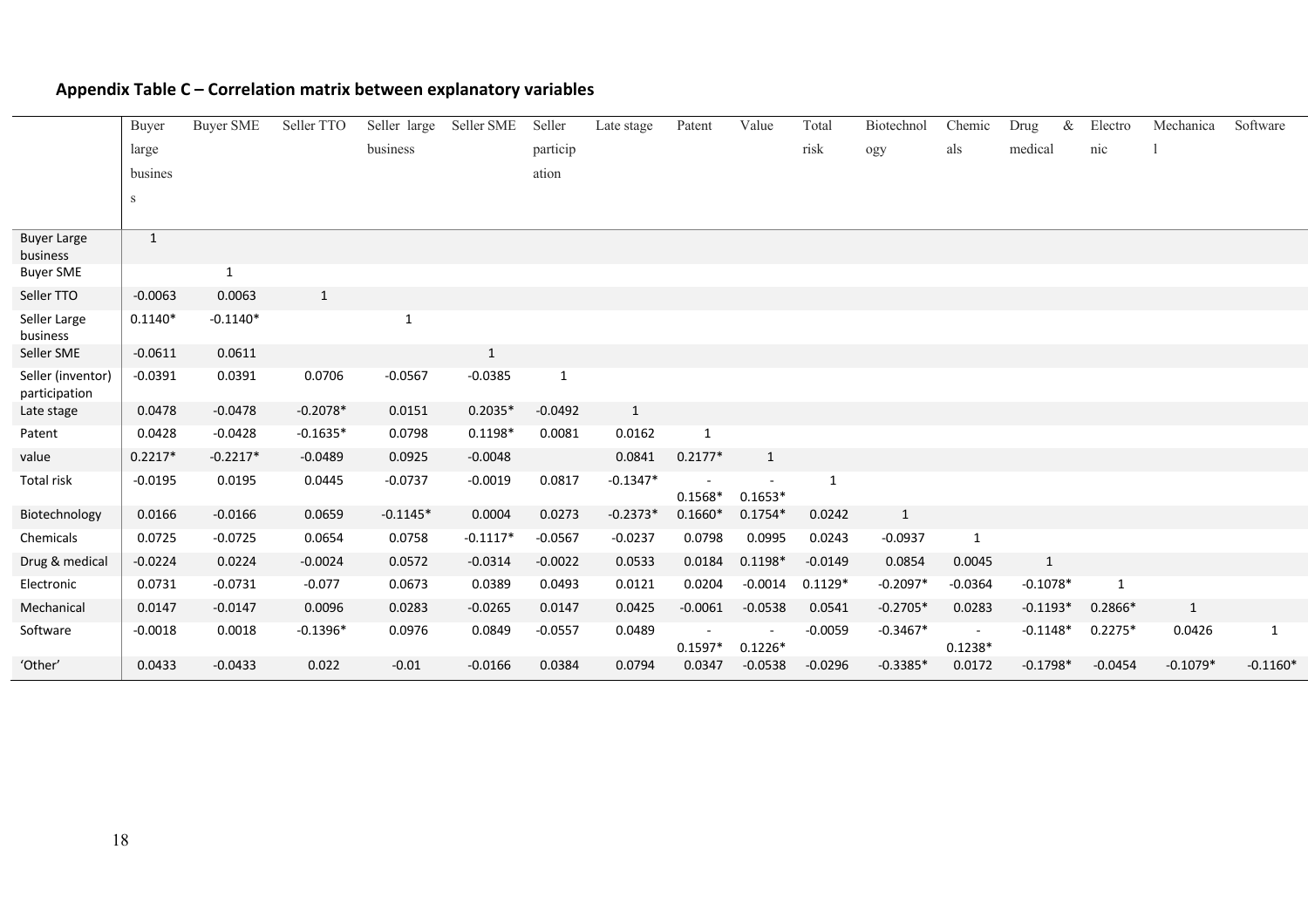### **Appendix Table D – Variable definitions**

| Definition                                                                              |
|-----------------------------------------------------------------------------------------|
| 1 if transaction was successfully executed within 12 months; 0 if abandoned             |
| 1 if survey respondent was acting on behalf of the technology seller; 0 if otherwise    |
| 1 if survey respondent was acting on behalf of the technology buyer; 0 if otherwise     |
|                                                                                         |
| 1 if business development unit of university or research institute; 0 if otherwise      |
| 1 if survey respondent identified party as Large company; 0 if otherwise                |
| 1 if survey respondent identified party as small or medium company; 0 if otherwise      |
| 1 if proposed contract included royalties on sales; 0 if otherwise                      |
| 1 if proposed contract included equity interest; 0 if otherwise                         |
| 1 if proposed contract included milestone payments; 0 if otherwise                      |
| 1 if proposed contract included ongoing inventor participation; 0 if otherwise          |
| What was the approximate valuation of the technology? <\$100k; \$100k-\$500k;           |
| $$500k-S1m; $1m-S2m; > $2m;$ Unsure                                                     |
| Mean [Likert scale of 1 (certain) to 7 (very uncertain) of the technical feasibility of |
| the transacted technology + Likert scale of 1 (certain) to 7 (very uncertain) of the    |
| market demand for the transacted technology]                                            |
| 1 if technology was described as proof-of-concept, prototype, pilot manufacturing       |
| or 'other'; 0 if basic science, applied science                                         |
| 1 if at time of negotiation the technology has a registered patent; 0 if otherwise      |
|                                                                                         |
| 1 if area of technology was biotechnology; 0 if otherwise                               |
| 1 if area of technology was chemicals; 0 if otherwise                                   |
| 1 if area of technology was drugs and medical; 0 if otherwise                           |
| 1 if area of technology was electronic; 0 if otherwise                                  |
| 1 if area of technology was mechanical; 0 if otherwise                                  |
| 1 if area of technology was software; 0 if otherwise                                    |
| 1 if area of technology was other; 0 if otherwise                                       |
|                                                                                         |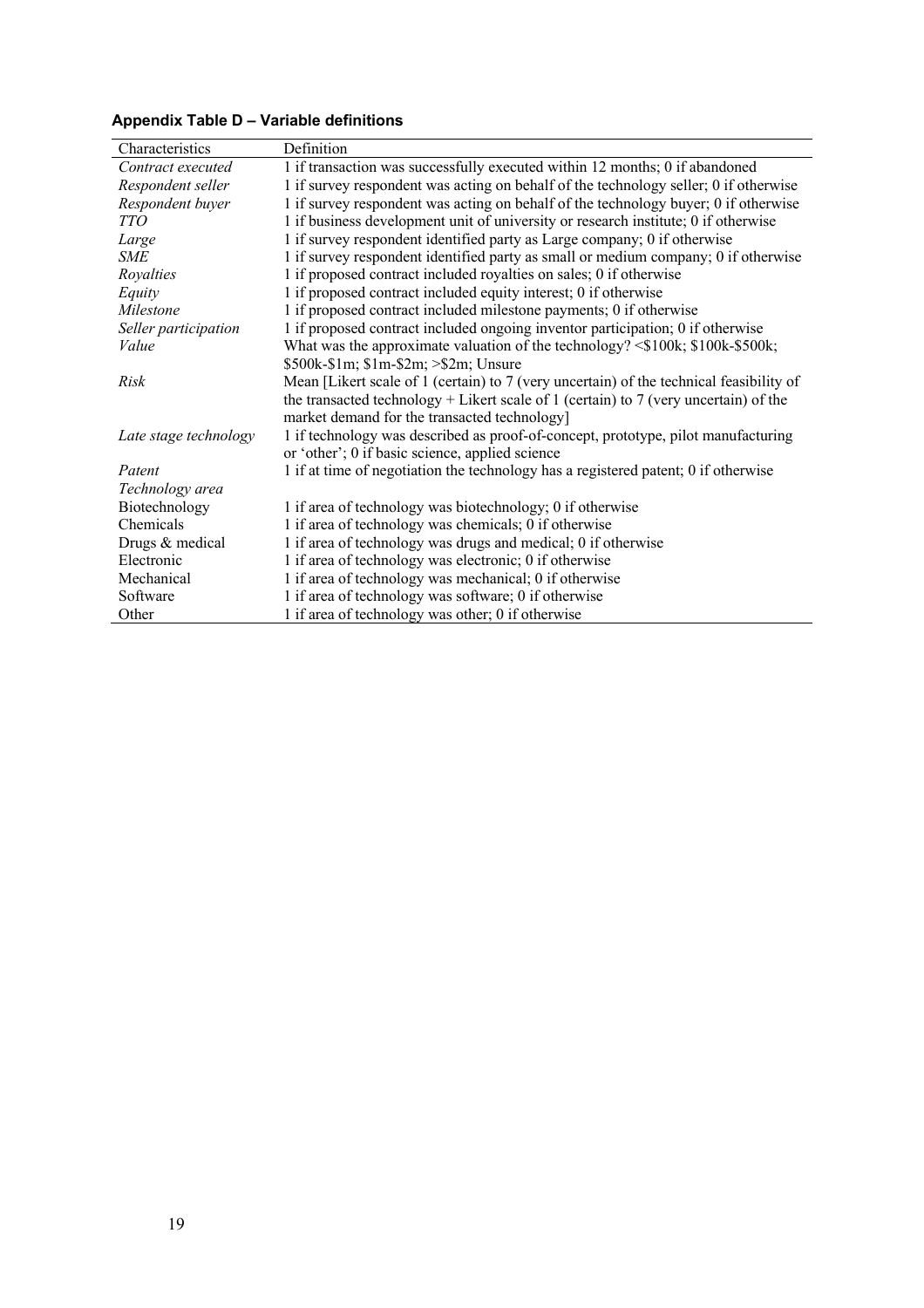#### **Main paper tables**

|                                 | Seller Type |            |            |             |  |
|---------------------------------|-------------|------------|------------|-------------|--|
| <b>Technology Attributes</b>    |             | <b>TTO</b> | For-profit | All (count) |  |
| Late stage                      |             | 72.1%*     | 85.1%      | 266         |  |
| Seller (inventor) participation |             | $55.1%$ *  | 39.0%      | 141         |  |
| <b>Buyer Attributes</b>         |             |            |            |             |  |
| <b>Buyer Type</b>               | Large       | 43.4%      | 43.3%      | 143         |  |
|                                 | <b>SME</b>  | 56.6%      | 56.7%      | 187         |  |
| <b>Total executed contracts</b> |             | 49%        | 51%        | 330         |  |

#### **Table 1: Technology and buyer attributes by seller type, executed contracts**

*Note: Private sellers are either large or SME private firms. Equal means test based on two sided t test, assuming unequal sample variances. '\*' indicates that we reject the null hypothesis that the sample means are the same between TTO and private sellers.*

#### **Table 2: Transaction Characteristics (Total executed contracts, N=330)**

|                                    |                 | Seller type |                  |  |
|------------------------------------|-----------------|-------------|------------------|--|
|                                    | Technology      | For-profit  | All transactions |  |
|                                    | transfer office |             |                  |  |
|                                    | (TTO)           |             |                  |  |
|                                    | (%)             | $(\%)$      | (%)              |  |
| Type of transaction <sup>a</sup>   |                 |             |                  |  |
| License of IP                      | 49.4            | 74.1        | 62.1             |  |
| Sale of IP                         | 17.5            | 12.4        | 14.9             |  |
| Cross-license of IP                | 5.6             | 3.5         | 4.6              |  |
| Contract research                  | 11.3            | 27.1        | 19.4             |  |
| Sale of technical know-how         | 15.0            | 12.4        | 13.6             |  |
| Majority purchase of whole company | 9.4             | 0.6         | 4.9              |  |
| R&D partnership                    | 25.0            | 25.9        | 25.5             |  |
| Other                              | 11.3            | 2.9         | 7.0              |  |
| Technology <sup>a</sup>            |                 |             |                  |  |
| Biotechnology                      | 40.6            | 46.5        | 43.6             |  |
| Chemicals                          | 7.5             | 11.2        | 9.4              |  |
| Drug & medical                     | 18.1            | 18.8        | 18.5             |  |
| Electronic                         | 12.5            | 7.7         | 10.0             |  |
| Mechanical                         | 13.1            | 13.5        | 13.3             |  |
| Software                           | 28.1            | 17.1        | 22.4             |  |
| 'Other'                            | 16.9            | 18.2        | 17.6             |  |
| <b>Number of observations</b>      | 170             | 160         | 330              |  |

Note: <sup>a</sup> multiple responses permitted.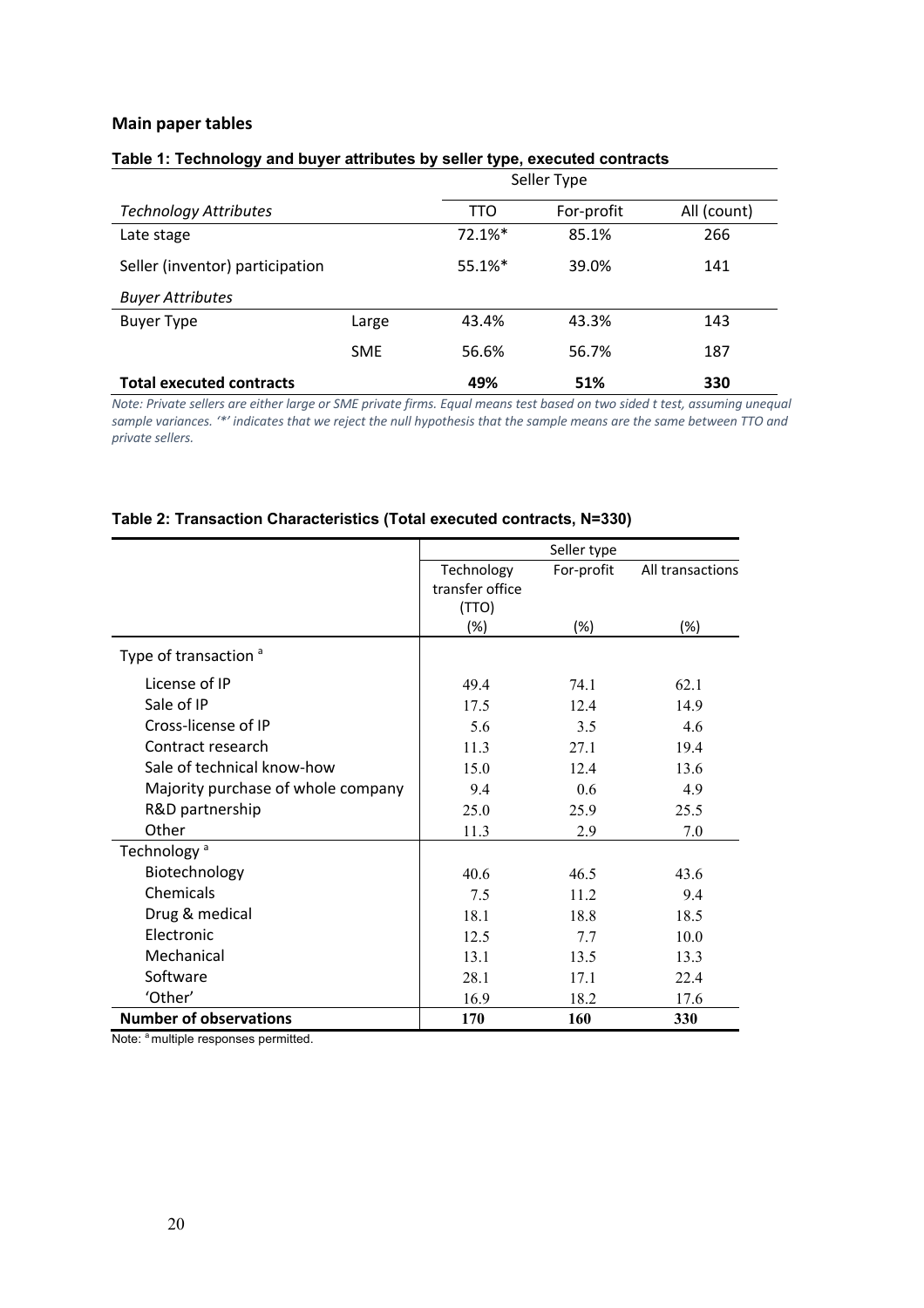|                    | Seller Type |         |         |  |  |  |
|--------------------|-------------|---------|---------|--|--|--|
|                    | All         |         |         |  |  |  |
| Average Total risk | 3.23        | 2.94    | 3.09    |  |  |  |
| Average Value      | \$1.28m     | \$1.39m | \$1.34m |  |  |  |

## **Table 3: Average risk (1-7 Likert scale) and value of technology (\$m), executed contracts**

#### **Table 4: Number of contingent payment types, executed contracts**

| Contingent payment type         | Number of<br>contracts | %    |
|---------------------------------|------------------------|------|
| Royalties                       |                        |      |
| - only                          | 89                     |      |
| - with milestones               | 84                     | 60.7 |
| - with equity                   | 5                      |      |
| - with milestones & equity      | 23                     |      |
| Milestones only                 | 57                     | 17.3 |
| Equity only                     | 24                     | 7.3  |
| Milestones & Equity             | 6                      | 1.8  |
| None                            | 42                     | 12.8 |
| <b>Total executed contracts</b> | 330                    | 100  |

Source: Australian Markets for Technology Survey, 2011.

| Table 5: Number of contingent payment types, unexecuted contracts |           |      |  |  |  |
|-------------------------------------------------------------------|-----------|------|--|--|--|
| Contingent payment type                                           | Number of | %    |  |  |  |
|                                                                   | contracts |      |  |  |  |
| Royalties                                                         |           |      |  |  |  |
| - only                                                            | 68        |      |  |  |  |
| - with milestones                                                 | 111       | 62.2 |  |  |  |
| - with equity                                                     | 4         |      |  |  |  |
| - with milestones & equity                                        | 13        |      |  |  |  |
| Milestones only                                                   | 30        | 9.5  |  |  |  |
| Equity only                                                       | 30        | 9.5  |  |  |  |
| Milestones & Equity                                               | 9         | 2.9  |  |  |  |
| None                                                              | 50        | 15.9 |  |  |  |
| <b>Total abandoned contracts</b>                                  | 315       | 100  |  |  |  |

#### **Table 5: Number of contingent payment types, unexecuted contracts**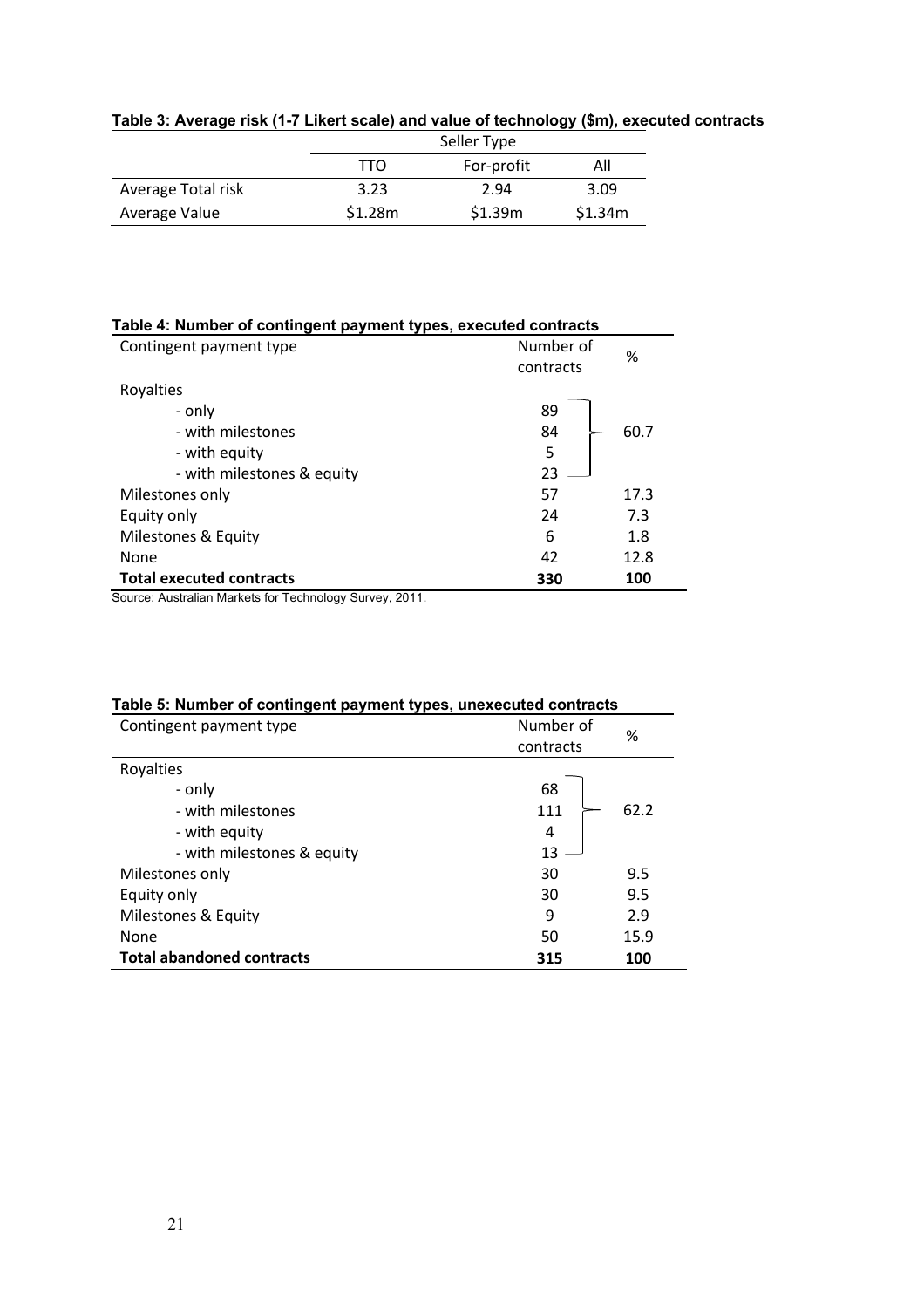|                                    | (7)         | (8)        | (9)        |
|------------------------------------|-------------|------------|------------|
| VARIABLES                          | Royalties   | Equity     | Milestones |
|                                    |             |            |            |
| <b>Buyer Large</b>                 | $-0.200$    | $-0.680**$ | $0.553***$ |
|                                    | (0.213)     | (0.293)    | (0.207)    |
| Seller Large                       | 0.266       | $-0.827**$ | $-0.336$   |
|                                    | (0.265)     | (0.389)    | (0.257)    |
| Seller TTO                         | $0.814***$  | $-0.475**$ | 0.152      |
|                                    | (0.164)     | (0.186)    | (0.163)    |
| Seller Participation               | $-0.0206$   | $0.362*$   | 0.216      |
|                                    | (0.204)     | (0.216)    | (0.197)    |
| Large Buyer X Seller Participation | 0.0604      | $-0.0322$  | $-0.0432$  |
|                                    | (0.306)     | (0.383)    | (0.296)    |
| Late Stage Technology              | $0.413**$   | 0.0496     | 0.0626     |
|                                    | (0.190)     | (0.220)    | (0.182)    |
| Patent                             | 0.00132     | $-0.114$   | 0.254      |
|                                    | (0.158)     | (0.193)    | (0.158)    |
| Log (Value)                        | 0.0421      | $0.297***$ | $0.201***$ |
|                                    | (0.0551)    | (0.0686)   | (0.0564)   |
| <b>Total Risk</b>                  | $-0.0450$   | $0.209***$ | 0.0793     |
|                                    | (0.0546)    | (0.0669)   | (0.0561)   |
| Biotechnology                      | $0.360**$   | $-0.0205$  | 0.143      |
|                                    | (0.170)     | (0.209)    | (0.169)    |
| Chemicals                          | $-0.382$    | $-0.597$   | 0.130      |
|                                    | (0.258)     | (0.399)    | (0.246)    |
| Drugs & Medical                    | 0.0632      | 0.270      | $-0.119$   |
|                                    | (0.199)     | (0.222)    | (0.186)    |
| Electronic                         | 0.236       | $-0.173$   | $0.460*$   |
|                                    | (0.253)     | (0.373)    | (0.276)    |
| Mechanical                         | $-0.00340$  | $-0.101$   | $-0.200$   |
|                                    | (0.236)     | (0.296)    | (0.231)    |
| Software                           | $-0.552***$ | 0.0869     | $0.357*$   |
|                                    | (0.187)     | (0.233)    | (0.194)    |
| Observations                       | 330         | 330        | 330        |

#### **Table 6: Dependent variables: Royalties, Equity, Milestones in executed contract.**

Robust standard errors in parentheses

\*\*\* p<0.01, \*\* p<0.05, \* p<0.1

100 random variates drawn for calculating simulated likelihood